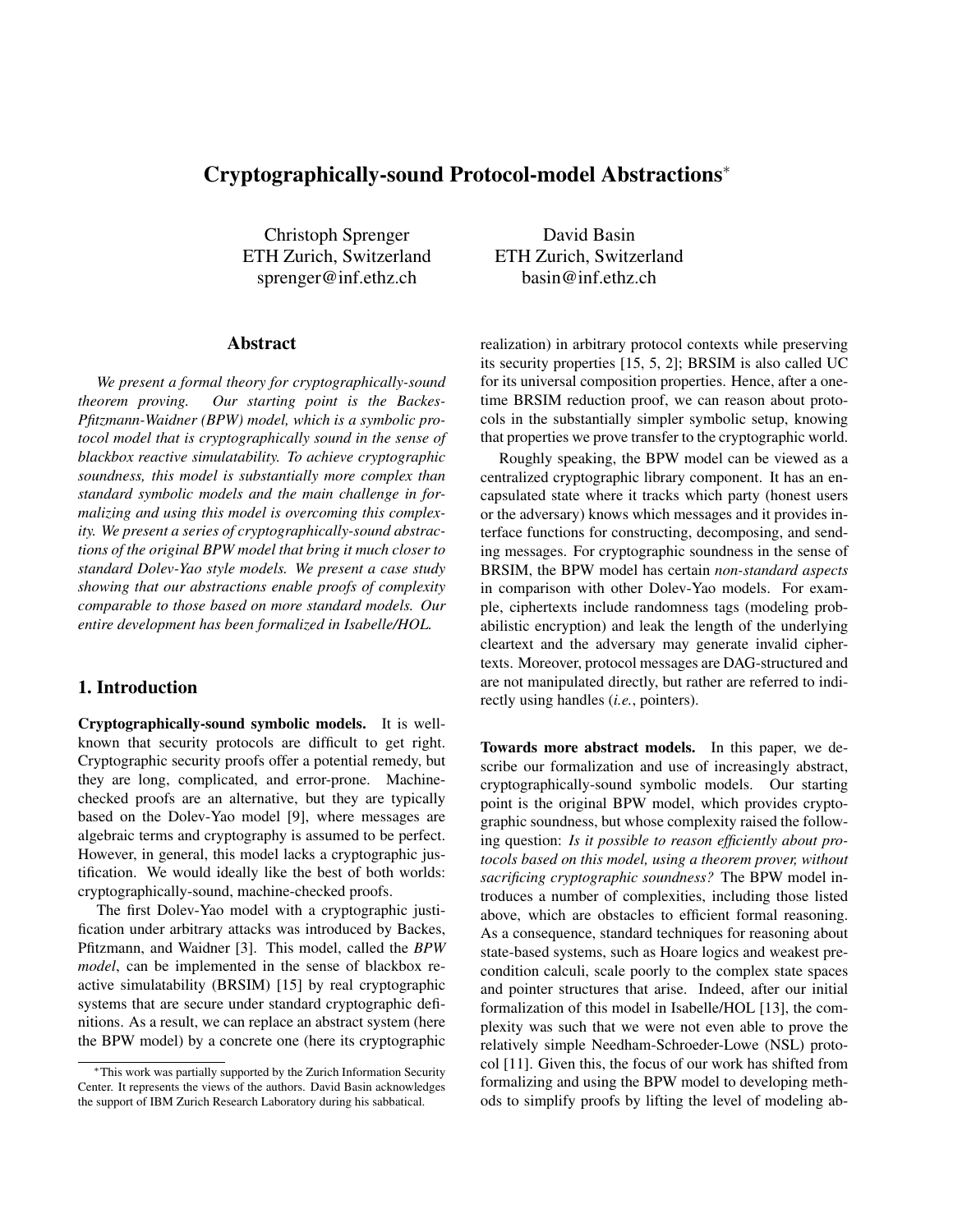| Crypt. Impl. |  | $\leq$ Original BPW Model |
|--------------|--|---------------------------|
|--------------|--|---------------------------|

⊆ DAG-based BPW Model

≤ Term-based BPW Model

## **Figure 1. Protocol model abstractions**

stractions. Given these methods, we can now answer the above question affirmatively.

Figures 1 and 2 summarize the different models involved and their relationships. In [3], the original BPW model was shown to be a BRSIM (denoted by  $\leq$ ) abstraction of the cryptographic implementation. Our first formalization of the BPW model is the *DAG-based BPW model*. This model is a compositional, property-preserving over-approximation (denoted by  $\subseteq$ ) of the original BPW model. Our second formalization, the *term-based BPW model*, replaces the DAGstructured messages in the machine's state by inductivelydefined messages. We formally prove that the term-based and the DAG-based models are bisimilar, which is a special case of BRSIM. Finally, as depicted in Figure 2, we define our *abstract protocol model*, which interprets a class of role-based protocol specifications, using high-level operations for pattern matching and message construction. For each protocol in our class, this model reactively simulates the term-based model. As both  $\leq$  and  $\subseteq$  are compositional and preserve security properties (including integrity and secrecy), it follows that such properties proved for rolebased protocols in the abstract protocol model also hold for the cryptographic protocol implementation. Moreover, these properties are preserved in all (protocol) contexts.

We describe in this paper our models and their relationships, formalized in Isabelle/HOL. We also investigate the effects of abstraction. Namely, each abstraction step brings us closer to standard Dolev-Yao models and substantially simplifies theorem proving. We expand on this below.

The abstraction step from the DAG-based to the termbased model replaces operations that manipulate pointerstructured messages by equivalent operations that manipulate terms over an inductively-defined data type. The use of inductively-defined messages is more in-line with standard models and it substantially simplifies reasoning by allowing structural induction. Moreover, it enables concise property specifications using functional closure operators, such as Paulson's *analyze* [14] which closes a set of messages under cryptographically-accessible submessages. The equational theories associated with these operators enable the efficient use of Isabelle's term rewriter for simplification. These enhancements allowed us to give a (cryptographically-sound) proof of the NSL protocol.

Although the abstraction introduced by the term-based model is substantial, there is still a significant "semantic gap" between this model and standard Dolev-Yao models.



**Figure 2. Overview of the last abstraction**

This can largely be attributed to the different granularities and side-effect behavior of the message-handling operations. In standard Dolev-Yao models, messages are manipulated directly and without side effects (*e.g.*, matching a message  $m$  against a pattern). In contrast, in the BPW model, messages are manipulated constructor-wise by passing their handles to interface functions, which may produce side effects (*e.g.*, generating handles for m's subterms). As a result, protocols must be specified at a low level using the BPW interface functions and the term-based model requires fine-grained, lengthy security proofs. In particular, due to interface functions' side effects, the proof of each protocol invariant must be decomposed into preservation results for each of the 17 imperative BPW-model operations.

Moving to the abstract protocol model largely eliminates the remaining semantic gap and brings the complexity of theorem proving in-line with standard Dolev-Yao models. Namely, we specify the abstract model (right-hand side of Figure 2) as an instance of a generic security-protocol interpreter. The interpreter executes security protocols, formalized as role-based protocol specifications built from sequences of patterns. We give a second operational semantics to role-based descriptions, instantiating our generic interpreter to interpret protocols using the operations of the term-based model (left-hand side of Figure 2).

This last abstraction overcomes the problems of the term-based model. First, role-based specifications allow us to concisely and naturally specify protocols. Second, and most importantly, when reasoning about protocols, we reason in the abstract model about the interpretation of entire protocol steps, where messages are manipulated directly. We prove general logical characterizations of these highlevel protocol operations, which substantially simplify protocol proofs. Moreover, since these operations are sideeffect-free, invariant preservation comes for free. This allows us to shift reasoning from Hoare logic to assertional reasoning in HOL. Hence, reasoning in this model is at a much higher abstraction level than in the term-based model.

Contributions. Our primary contribution is to close the gap between the BPW model and standard Dolev-Yao models. While our abstract model still has some nonstandard aspects, the level of abstraction and complexity is comparable to standard Dolev-Yao models, such as Paul-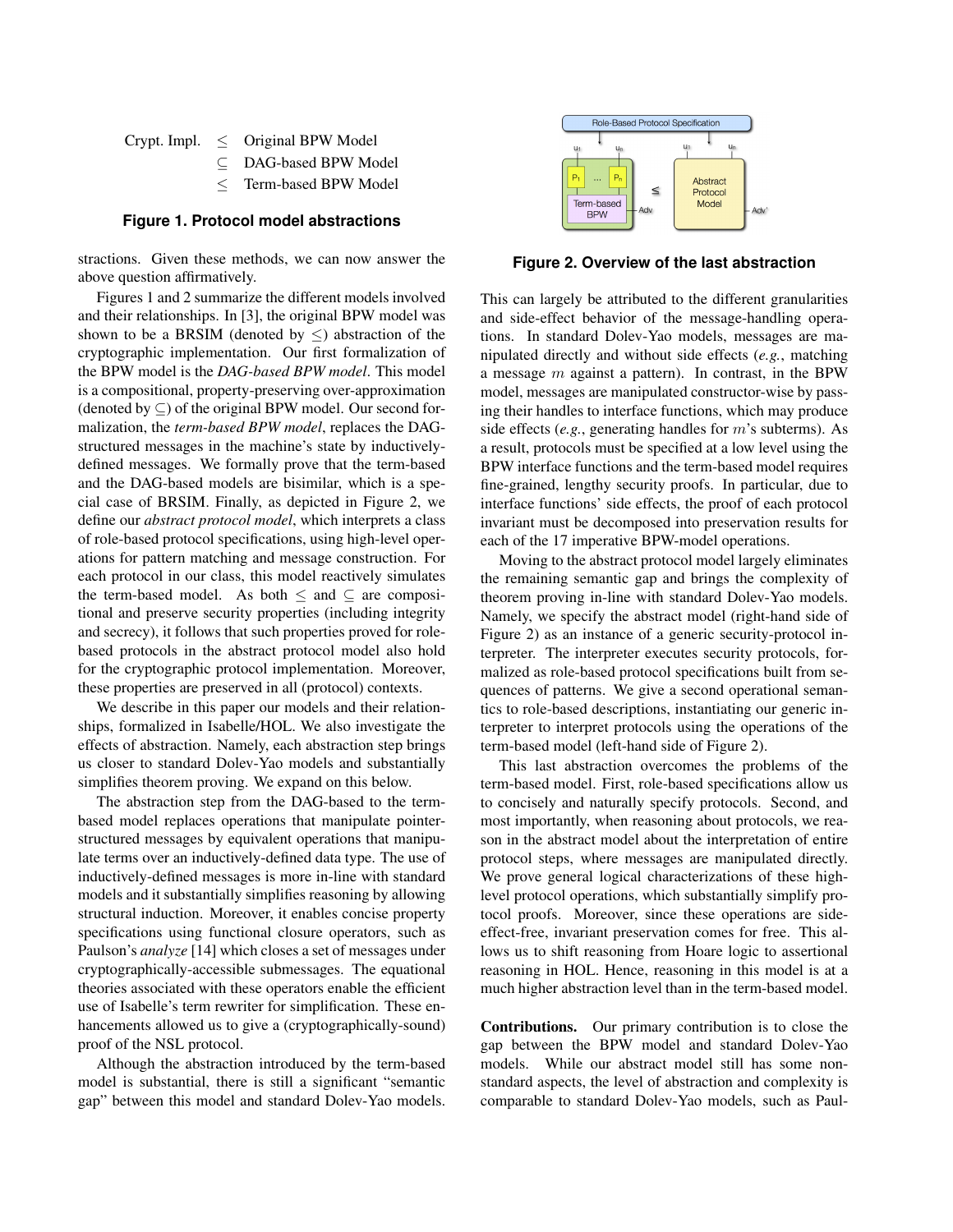son's [14]. In particular, the protocol interpreter operates directly on messages and patterns from the protocol specification and the adversary capabilities are defined in the standard Dolev-Yao-style using message-derivation operators. A secondary contribution is an infrastructure for effective reasoning about security protocols, namely a much simpler model along with general protocol-independent theorems. These theorems, formulated in Hoare logic, include invariants (*e.g.*, well-formedness of protocol threads) and logical characterizations of the operational protocol interpretation. We use the NSL protocol as a case study, documenting that this infrastructure leads to substantially simpler proofs, whose complexity is comparable to Paulson's proofs.

Our entire development, including the three models and all proofs, has been formalized in Isabelle/HOL. We provide some statistics in Sections 6 and 7. Due to the technical detail and intricacy of the proofs involved, we strongly believe that formal theorem proving has a central role to play in relating *and* reasoning about security protocol models. Our work is unique in this area and shows that this is possible.

## 2. Background on Isabelle/HOL

Isabelle is a generic, tactic-based theorem prover. We use Isabelle's implementation of higher-order logic (HOL). HOL can roughly be seen as logic on top of functional programming. We will assume that the reader has basic familiarity with both logic and typed functional programming.

In Isabelle/HOL, *t* :: *T* denotes a term *t* of type *T*. The expression  $c \times \equiv t$  defines the function constant  $c$  with parameter  $x$  as the term  $t$ . Type variables are denoted by lowercase Greek letters. Given types  $\alpha$  and  $\beta$ ,  $\alpha \Rightarrow \beta$  is the type of (total) functions from  $\alpha$  to  $\beta$ ,  $\alpha \times \beta$  is the product type, and  $\alpha$  *set* is the type of sets with elements of type  $\alpha$ . Moreover,  $[\alpha, \beta] \Rightarrow \gamma$  abbreviates  $\alpha \Rightarrow \beta \Rightarrow \gamma$ . There are several mechanisms for defining new types, such as the datatype declaration, which defines an inductive data type. For example, the polymorphic option type is defined as datatype  $\alpha$  *option* = *None* | *Some*  $\alpha$ . Functions of type  $\alpha \Rightarrow \beta$  *option* model partial functions from  $\alpha$  to  $\beta$ . The declaration types  $T_1 = T_2$  merely introduces a new name for the type  $T_2$ , possibly with parameters, as in types  $\alpha \rightarrow \beta$  =  $\alpha \Rightarrow \beta$  *option*. Isabelle/HOL includes a package supporting record types. For example, a type of points defined by record *point* =  $x$  :: *nat*  $y$  :: *nat* contains records like  $r = \emptyset$  $x=1$ ,  $y=2$  as elements. Each field determines a projection, like in  $x \rvert r = 1$ . Records are extensible: record *cpoint* = *point* + *c* :: *color* extends points with a color field.

# 3. Monadic modeling and verification tools

We now briefly describe our monad-based component model and associated logics. For further details see [18].

#### 3.1. Monads and components

Monads are a category-theoretic notion used to abstractly model different computational phenomena in a functional setting. From a programming perspective, a monad is a type constructor with a unit and a binding operation, enjoying unit and associativity properties. In our case, we work with a deterministic state-exception monad.

```
datatype \alpha result = Exception | Value \alphatypes (α, σ) S = σ ⇒ α result × σ
return :: \alpha \Rightarrow (\alpha, \sigma) S
return a \equiv \lambda s. (Value a, s)
bind :: (\alpha, \sigma) S \Rightarrow (\alpha \Rightarrow (\beta, \sigma) S) \Rightarrow (\beta, \sigma) Sbind m k \equiv \lambda s. let (a, t) = ms in
   case a of Exception \Rightarrow (Exception, t)
               | Value x ⇒ k x t
```
A term of type  $(\alpha, \sigma)$  *S* is called a *computation*. Computations act on a state of type  $\sigma$  and return either a value of type  $\alpha$  or result in an exception. The monad unit, called return , embeds a value into a computation. Binding acts as sequential composition with value passing in the style of a let-binding. We write do  $x \leftarrow m$ ;  $k x$  for *bind*  $m k$  and omit the ' $x \leftarrow$  ' when the return value is ignored. Our monad also provides functions for raising and catching exceptions. To build more complex computations, we directly use control structures from Isabelle/HOL, such as pattern matching (case) and recursive functions.

Our components consist of a state manipulated by a set of *interface functions*. We model a state as an extensible record whose fields are the state variables. We give components an operational semantics in terms of a transition system. A computation *m* gives rise to a transition relation *tr*  $m \equiv \{(s, t) \mid t = \text{snd}(m s)\}.$  The transition relation of a component is the union of the transition relations of its interface functions. We obtain the transition system associated with a component by adding a set of initial states. We define the runs of a transition system as infinite sequences of states, starting in an initial state and where successive states are related by transitions.

### 3.2. Program and temporal logics

We have implemented a weakest pre-condition (WP) calculus, a Hoare logic, and a linear-time temporal logic (LTL). All these logics use HOL sets (of states) as their basic assertions and set operations as boolean connectives. Hence, when we say that a state *s* satisfies a basic assertion *P*, we mean  $s \in P$ . The WP calculus and the Hoare logic are both tailored to our state-exception monad, whereas the temporal logic is interpreted over standard transition systems and linked to the other logics via "gluing lemmas".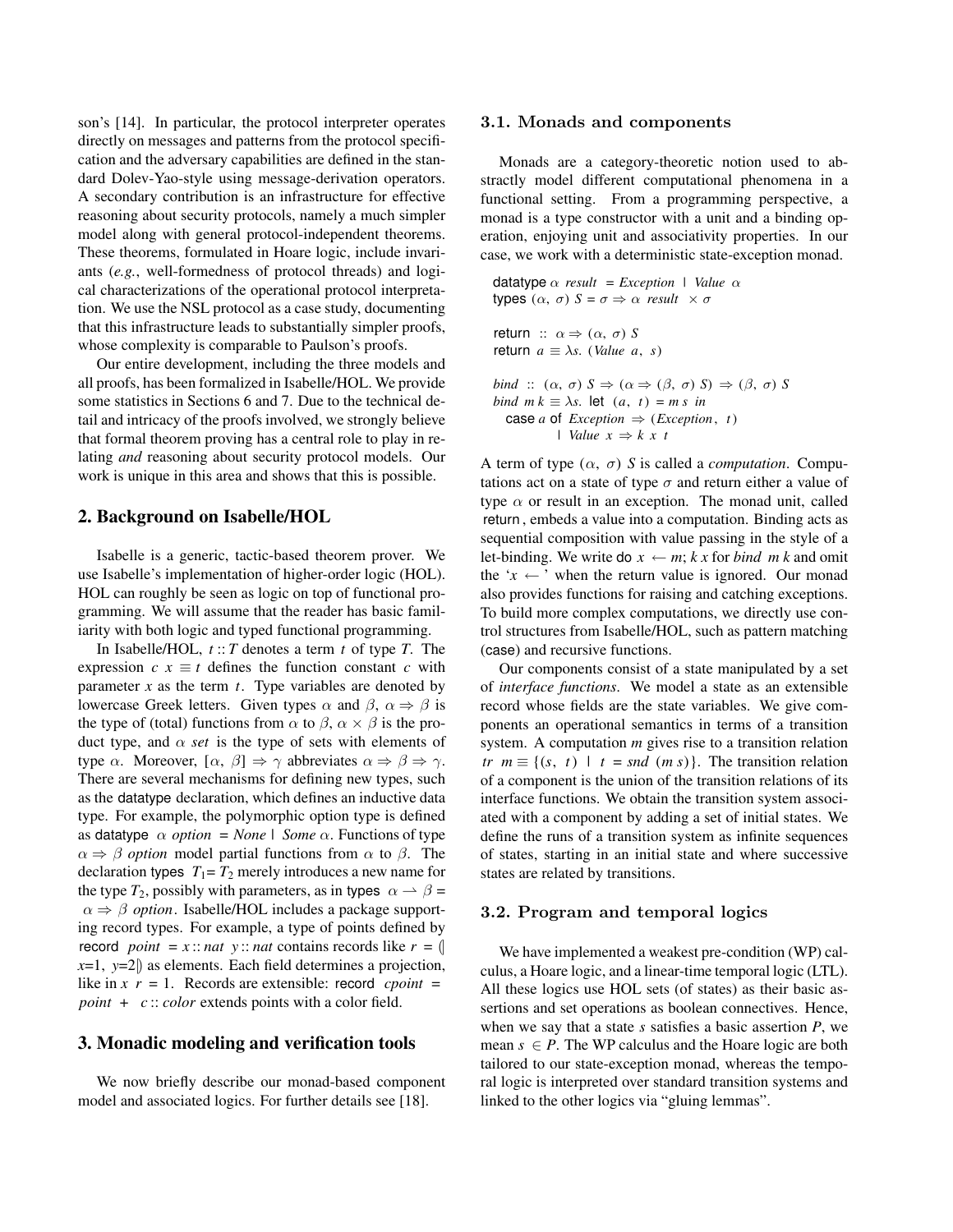Our weakest pre-condition calculus is inspired by Pitts' evaluation logic [16], which generalizes dynamic logic by interpreting it over monads. We formalize a shallow semantic embedding of a variant of evaluation logic, instantiated to the state-exception monad.

$$
[x \leftarrow m]Q x \equiv \{s \mid \forall x \ t. \ (m s) = (Value \ x, t) \longrightarrow t \in Q x \}
$$

$$
[@ m]Q \equiv \{s \mid \forall t. \ (m s) = (Exception, t) \longrightarrow t \in Q \}
$$

We have two box modalities:  $[x \leftarrow m]Qx$  for normal termination and [*@ m*]*Q* for exceptional termination. These correspond to the weakest pre-condition of the computation *m* with respect to post-condition *Q*. Note the dependence of the assertion *Q* on the result value *x* in  $[x \leftarrow m]Qx$ .

We construct our Hoare logic on top of the WP calculus.

$$
{P} \ m \{ > Q \} \equiv P \subseteq [x \leftarrow m](Q \ x)
$$

$$
{P} \ m \{ \emptyset \ Q \} \equiv P \subseteq [\emptyset \ m]Q
$$

We have one type of Hoare triple for each type of termination. We formalize and derive the rules for Hoare logic, expressed in terms of this embedding. For example:

$$
\frac{\{P\} \ p \{Q\}}{\{P\} \ \text{do } x \leftarrow p; \ q \ x \{Q\ R\}} \ \text{bindN}
$$

Here,  $\bigwedge x$  denotes a universal (meta-logic) quantification over all inputs *x* to *q*. A companion rule handles the case of termination with an exception.

We formulate component properties as invariants in our standard embedding of LTL in Isabelle/HOL. The proof of each invariant *I* is reduced to a set of preservation results of the form  $\{I \cap J\}$  *f*  $x \{>\lambda z \}$ . *I*} in monadic Hoare logic, one triple for each interface function *f* of the component under study. Here, *J* denotes a previously proved auxiliary invariant. We decompose the monadic program constructs using our Hoare logic, which may require user-supplied intermediate assertions (*e.g.*  $Q$  in the rule  $bindN$ ). We deal with the program control structures (*e.g.*, pattern matching and recursion) directly in HOL (*e.g.*, using case analysis and induction). Once this decomposition yields sufficiently simple program parts, we may switch to the WP calculus by unfolding the definition of the respective Hoare triple. We then finish the proof using assertional reasoning in HOL.

#### 3.3. Relational Hoare logic and bisimulation

To establish BRSIM relations between our models, we must reason about bisimulation between components. We define bisimilarity, *bisim R m*<sub>1</sub>  $m_2$ , in terms of the following general notion of a *relational Hoare tuple*.

$$
\{R\} \ m_1 \ m_2 \ \{S, T\} \equiv \forall \ s \ t \ s' \ t' \ x \ y.
$$
\n
$$
(s, t) \in R \land m_1 \ s = (x, s') \land m_2 \ t = (y, t') \longrightarrow
$$
\n
$$
(\exists \ a \ b. \ x = Value \ a \land y = Value \ b \land (s', t') \ \in S \ a \ b)
$$
\n
$$
(\ x = Exception \land y = Exception \land (s', t') \ \in T)
$$

*bisim*  $R m_1 m_2 \equiv \{R\} m_1 m_2 \{(\lambda a b. \{(s, t) | a = b\} \cap R), R\}$ 

Relational Hoare tuples have two postconditions. The first postcondition is a parametrized relation *S a b*, required to hold whenever the computation  $m_1$  returns the value *a* and  $m_2$  returns the value *b*. The second postcondition *T* covers the case where both computations terminate with an exception. Bisimulation is the special case where the bisimulation relation appears in both the pre and post-relations and, moreover, the result values are required to be identical.

To prove the bisimilarity of pairs of computations we have derived a set of proof rules for relational Hoare logic (see also [4]). An example is the following rule for sequential compositions, where  $S_n$  is the intermediate relation for normal termination of  $m_1$  and  $m_2$ .

$$
\frac{\{R\} \ m_1 \ m_2 \ \{S_n, T_e\} \ \bigwedge \{a \ b \ \{S_n \ a \ b\} \ (k_1 \ a) \ (k_2 \ b) \ \{T_n, T_e\}}{\{R\} \ (\text{do } a \leftarrow m_1; k_1 \ a) \ (\text{do } b \leftarrow m_2; k_2 \ b) \ \{T_n, T_e\}}
$$

To prove that two components with identical interfaces are bisimilar, we show that all pairs of identically named interface functions are bisimilar, under a given bisimulation relation R. Since the interface functions are deterministic, this suffices to establish the two components' bisimilarity.

Blackbox reactive simulatability. We define a version of BRSIM for our deterministic setting. For the probabilistic polynomial-time setting we refer the reader to [15, 5, 2]. The models we consider have separate interfaces for honest users and for the adversary. We define properties that are preserved from abstract models to concrete models in terms of traces of *user input/output events* at the user interface.

Let *C* and *D* be two models (components) with identical user interfaces, but possibly different adversary interfaces. We say that *D reactively simulates C in the sense of BRSIM*, written  $C \leq D$ , if there is a simulator *S* such that *C* is bisimilar to the component obtained by connecting *S* to *D*'s adversary interface; the simulator maps *C*'s concrete adversary interface to *D*'s abstract adversary interface. Hence, the I/O traces at *C*'s user interface are also possible user I/O traces of *D*. Moreover, security properties expressed in terms of user I/O traces are preserved from *D* to *C*. Equivalently, any attack on *D* translates to an attack on *C*.

It follows from the definition of BRSIM that BRSIM is preserved in all contexts. Let *Con*[·] be a *protocol context* that can be connected to the user interfaces of both *C* and *D* and itself provides a user interface. Then we have  $Con[C] \leq$ *Con*[*D*]. Hence, the above statements about user I/O traces and their properties also hold for *Con*[*C*] and *Con*[*D*].

## 4. Abstractions of the BPW model

We describe, in this and the next section, the models and the relationships depicted in Figures 1 and 2. We omit, however, the BPW model's cryptographic realization as this is not necessary for understanding this paper's contributions.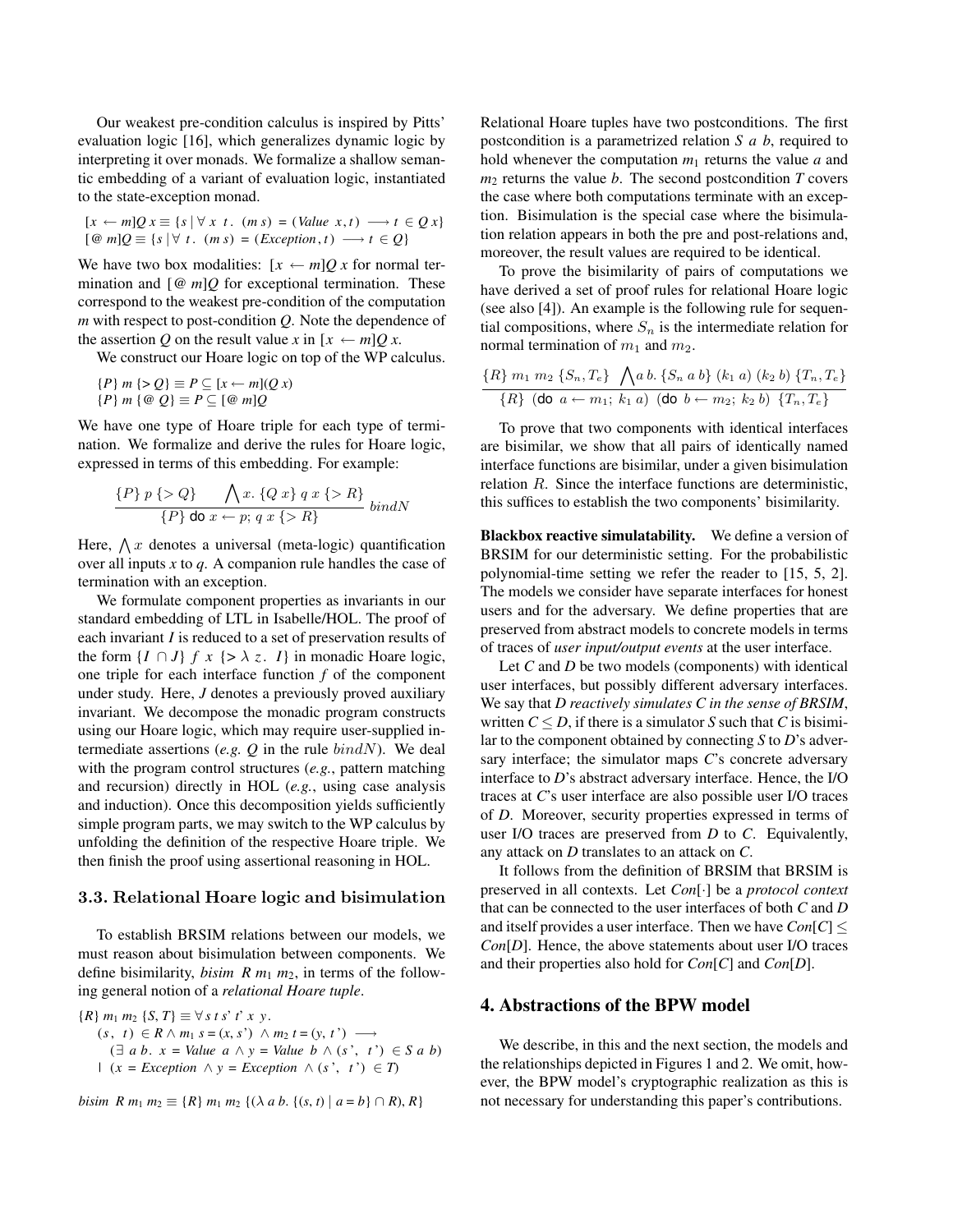#### 4.1. Original BPW model

The BPW model constitutes a library of cryptographic operations, which tracks the messages known by each party. The model provides *local functions* for manipulating messages and *send functions* for exchanging messages between an arbitrary, but fixed, number  $N$  of users and the adversary. Some of these functions implement extended capabilities available only to the adversary. At the interface, messages are referred to by *handles*. This indirection is necessary for cryptographic soundness (BRSIM), since the model and its cryptographic realization work with vastly different objects: abstract terms and bitstrings, respectively. Handles uniformly present these objects to the users and hence avoid that the two models can be trivially distinguished.



**Figure 3. Components and control flow**

To model a security protocol within the BPW model, we compose the model with a component  $P_i$  for each user  $u_i$ , which implements the protocol by invoking the BPW-model functions. Each  $P_i$  maintains its own local state (*e.g.*, to store nonces it has generated) and provides interfaces for communicating with  $u_i$  and with the BPW model. Figure 3 depicts some typical control flows through the system, which can be classified by whether they are initiated by a user or the adversary. First, a user may give input to its protocol component, which then constructs the first protocol message by invoking local BPW functions. This message may then be sent to the network (*i.e.*, the adversary). Second, the adversary may decompose messages and construct new ones using the local BPW-model functions. He may also send a message to some user  $u_i$ . The BPW model delivers such messages to the protocol component  $P_i$ , where they are processed according to the protocol.

#### 4.2. Modeling decisions and formalization

We now summarize the principal abstraction steps and design choices that we have employed in our first formalization of the BPW model. For more details, see [17]. The combination of these steps results in our overapproximation relation ⊆, which is compositional and preserves security properties, including integrity and secrecy.

Polynomial bounds. In the original BPW model, users and the adversary constitute probabilistic, polynomiallybounded machines. We model these by universal quantification over all possible inputs, corresponding to a single unbounded machine that non-deterministically produces arbitrary input to the system. This safely over-approximates the original setting, since the unbounded machine can (weakly) simulate any combination of probabilistic, polynomiallybounded users and the adversary. Moreover, we have formalized the enforcement of polynomial bounds on message lengths using an uninterpreted function of the security parameter as the bound. This subsumes all instances with polynomially-bounded functions and thus constitutes a safe over-approximation.

Components and communication. Each machine transition in the original BPW model can be seen as a function call (with parameters passed at an input port) producing either a return value (at an output port) or an exception. We replace the BPW machine model by monadic components (Section 3.1) and asynchronous communication by function calls, thereby eliminating the message buffers in the original model. As a consequence, we pass from a *small-step semantics*, with its internal transitions such as communication via buffers, to a (weakly) bisimilar *big-step semantics*, where such transitions are suppressed.

# 4.3. The DAG-based BPW model

Our first formalization follows the above modeling decisions. This model (and subsequent ones) formalize different *parties* and their knowledge, given by *knowledge maps*.

datatype *party* = *User user* | *Adv* types  $\mu$  *kmap* = *party*  $\Rightarrow$  *hnd*  $\rightarrow \mu$ 

Here, *user* denotes the type of honest users, which is isomorphic to the set  $\{1, \ldots, N\}$ , and *hnd* is the type of handles, which is isomorphic to N. Knowledge maps track who knows which messages (of generic type  $\mu$ ).

As in the original BPW model, the DAG-based model uses a pointer-like structure to represent messages. The state consists of a database storing messages, which are referred to by indices (of type *ind*, isomorphic to N), together with a knowledge map instantiated to indices.

| record $\delta$ <i>iLibState</i> =     |                   |
|----------------------------------------|-------------------|
| db :: ind $\Rightarrow$ $\delta$ entry | $--$ the database |
| knowsI :: ind kmap                     | -- knowledge map  |

The database models a heap where entries are allocated. Database entries have a content and a length field. We have also formalized signatures, which we omit here for brevity.

datatype  $\delta$  *content* = *iNonce* −− nonce | *iGarbage* −− garbage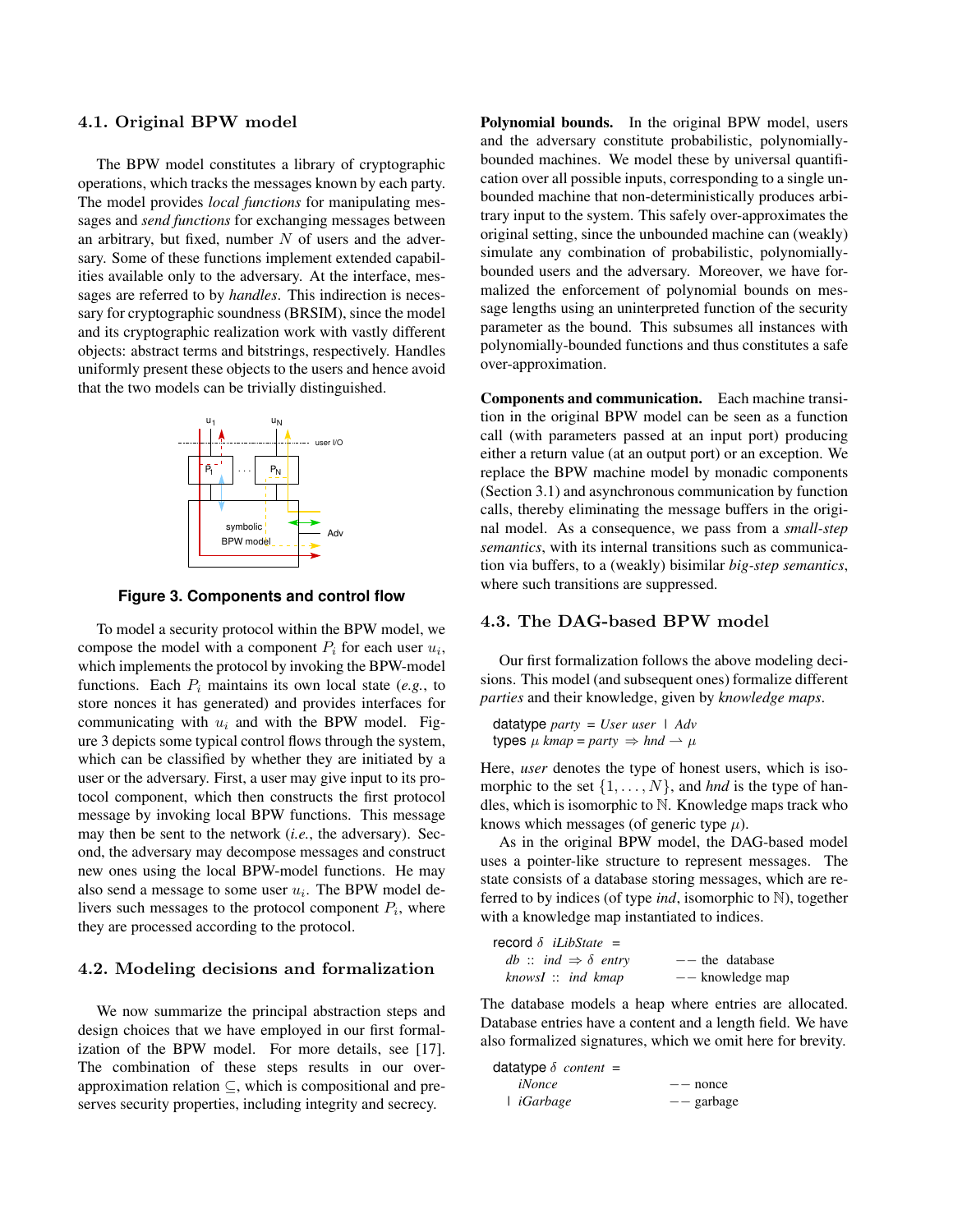| $\perp$ iPke ind         | $--$ public encryption key  |
|--------------------------|-----------------------------|
| $\mid$ iSke              | $--$ private encryption key |
| l <i>iData</i> $\delta$  | $--$ payload data           |
| l <i>iPair ind ind</i>   | $--$ pair                   |
| $\perp$ iEncy ind ind    | $--$ valid ciphertext       |
| $\perp$ iEnci ind        | $--$ invalid ciphertext     |
| record $\delta$ entry =  |                             |
| $cont :: \delta$ content | $--$ content                |
| len :: nat               | $--$ length of entry        |

Elements of the type  $\delta$  *content* are messages (polymorphic in the type  $\delta$  of payload data), built from message constructors. In a well-formed database, each index known by some party determines a directed acyclic graph, the DAG-based BPW-model representation of a message. Hence, constructor arguments of type *ind* point to other database entries. For example, in the term *iEncv pki mi*, representing a valid encryption, the first argument points to the public key used and the second to the plaintext message. In contrast to commonly used Dolev-Yao models, our adversary may create garbage entries (*iGarbage*) or invalid ciphertexts (*iEnci*). The length field in each entry enables the length to leak to the adversary and the model to enforce length bounds.

The BPW-model interface functions manipulate DAGbased messages. As examples of local interface functions, the operations *encryptI* and *decryptI* for public key encryption and decryption have the types [ *party* , *hnd*, *hnd*] ⇒ (*hnd*, δ *iLibState* ) *S*. The function *encryptI* takes a public key and a cleartext and returns the ciphertext and *decryptI* takes a secret key and a ciphertext and returns a cleartext. Message arguments and results are referred to by handles. If an argument is invalid, an exception is raised.

An important difference between this model and other Dolev-Yao models is that encrypting a message with the same key always results in a new ciphertext, *i.e.* a fresh database entry. This reflects that secure encryption is probabilistic and shows the role of indices in modeling idealized randomness. In fact, all message constructors, except for payload data and pairs, produce new database entries with each invocation. Payload data and pairs are allocated only once and shared between users. Another difference is that the adversary may learn the length of the plaintext underlying a ciphertext, modeling a length-revealing crypto system.

Although our formalization considerably simplifies the original BPW model, the DAG-based model is still too complex for a practically useful verification framework. We address some of its problems, including the lack of an inductive message structure, in the term-based BPW model.

# 4.4. The term-based BPW model

Our second model, the *term-based BPW model*, abstracts messages to inductively defined terms. It is based on the observation that message sharing between users in the DAG- based model is inessential and can be eliminated. We thereby obtain a more abstract representation of messages using an inductive data type. Moreover, Isabelle automatically generates an induction scheme for each such type.

| datatype $\delta$ msg =              |                         |
|--------------------------------------|-------------------------|
| mNonce tag                           | $-$ nonce               |
| mGarbage tag len                     | — adversary garbage     |
| $\mid mPke \; kev$                   | $--$ public key         |
| $\mid mSke$ key                      | $--$ private key        |
| $\ln \text{Data} \delta$             | $--$ data item          |
| $\mid mPair(\delta msg)(\delta msg)$ | $--$ pair of messages   |
| $\mid$ mEncv tag key ( $\delta$ msg) | $--$ valid ciphertext   |
| mEnci tag key len                    | $--$ invalid ciphertext |

This definition replaces indices previously in the content fields of database entries with messages. Additionally, the role of indices in allocating fresh database entries for cryptographic messages is taken by the elements of a new, but isomorphic, type *tag*, which can be thought of as an (abstraction of) random coins. The type *key* is an alias for *tag*. Moreover, we now determine the length of messages by a partially interpreted function *len\_ofM* of type δ *msg*  $\Rightarrow$  *len*, which allows us to remove redundant length information from the state. Length fields are still required for garbage and invalid ciphertexts, as the adversary can choose arbitrary lengths for these two message types.

This abstraction step substantially simplifies the structure of states by eliminating the database and (largely) the length fields: a state of the term-based BPW model simply consists of a knowledge map storing messages.

### record δ *mLibState* = *knowsM* :: δ *msg kmap*

The second substantial improvement, leading to more concise specifications and improved proof automation, stems from adapting to our setting the closure operators *parts* and *analyze* and their equational theories developed by Paulson [14]. The term *parts H* denotes the closure of the set of messages *H* under all submessages, whereas *analyze H* closes *H* under all cryptographically-accessible submessages. Hence, *analyze* (*ran* (*knowsM s u*)) denotes the set of messages that the party *u* can derive from his knowledge in state *s* (*ran f* denotes the range of the partial function *f*). Using *analyze* and *parts*, we define secrecy of an atomic message *m* as follows.

```
secret s m U \equiv \forall u.
   m \in \text{analyze} (ran (knowsM s u)) \longrightarrow u \in U
```
This states that in state *s* the message *m* is a secret shared by (at most) the parties in the set *U*.

### 4.5. Bisimulation result

We have used our relational Hoare logic to establish:

Theorem 4.1. *The DAG-based and term-based BPW models are bisimilar.*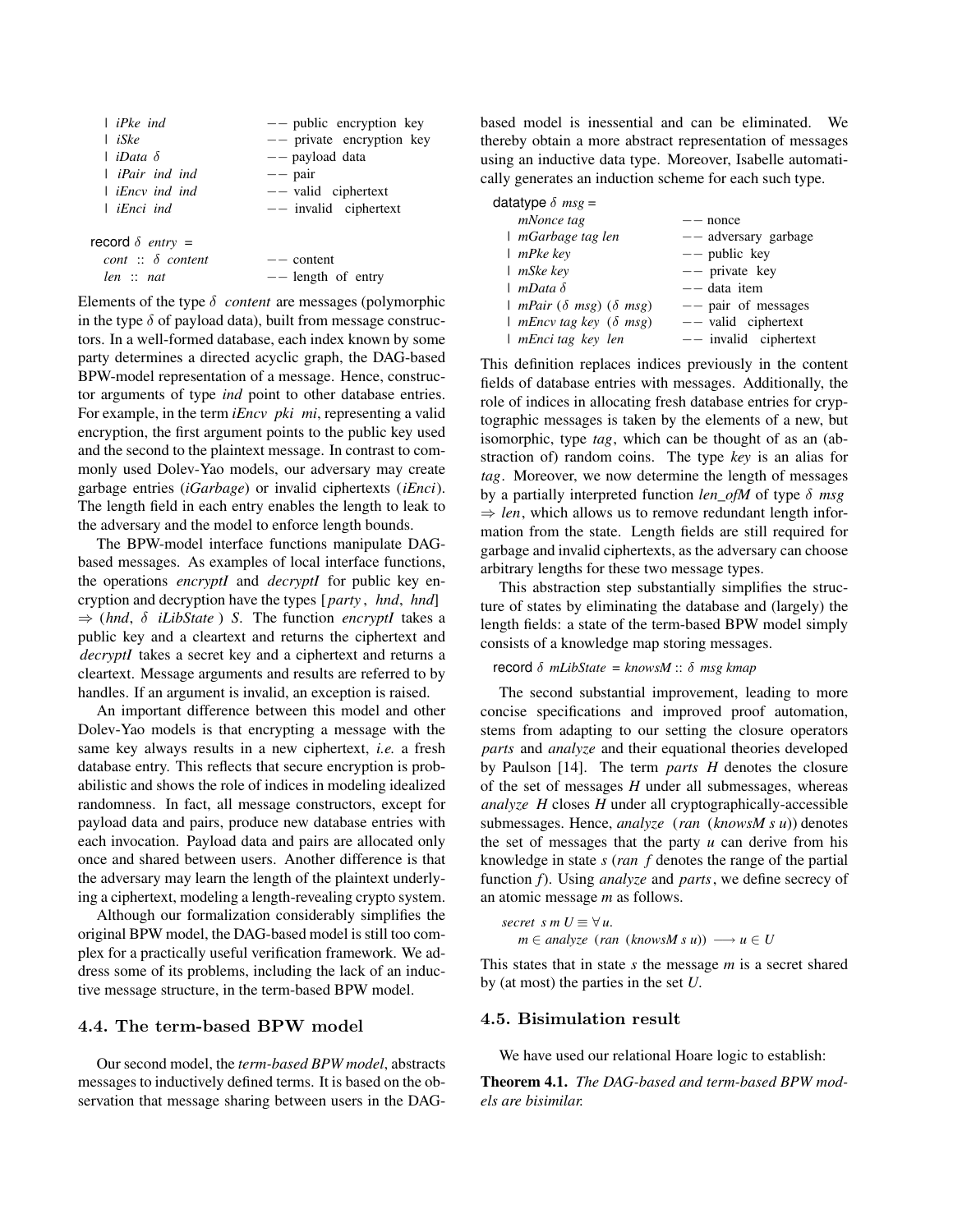Thus these models are also BRSIM, since bisimulation is a special case of BRSIM where the simulator is the identity.

Central to our bisimulation relation is the message abstraction relation *message s i2t* :: (*ind*  $\times$   $\delta$  *msg*) *set*. This associates database indices to messages and is parametrized by a state *s* of the DAG-based model and a function *i2t* mapping indices to tags, which witnesses that tags play the role of indices for message freshness. Note that this relation is defined independently of the states of the term-based model. The inductive definition of *message* contains a rule for each constructor of the type  $\delta$  *content*. For example, the rule for valid ciphertexts is:

 $s \in$  *contains i (iEncv pki mi)*  $tg = i2t i$ *(pki, mPke k)* ∈ *message s i2t (mi, m)* ∈ *message s i2t (i, mEncv tg k m)* ∈ *message s i2t*

This rule states that, at some fixed state *s*, an index *i* abstracts to the ciphertext message (*mEncv tg k m*) if the index *i* contains (*iEncv pki mi*), the index *pki* abstracts to the public key message (*mPke k*), the index *mi* abstracts to message *m*, and the tag *tg* is the image of *i* under *i2t* . The main property proved for *message s i2t* is its functionality.

We define a family of bisimulation relations, consisting of pairs of states for which the domains of the knowledge maps are identical and the message at *knowsM s u h* (if defined) is an abstraction of the index at *knowsI s u h*. Moreover, the parameter  $i2t$  is required to be bijective to map different database entries to different messages.

```
I2M i2t \equiv \{(s, t) | bit \, i2t \, \wedge(\forall u. \text{ dom}(knownI s u) = \text{dom}(knownM t u)) \wedge(∀ u h i m.
     knowsI s u h = Some i \land knowsM t u h = Some m
        \longrightarrow (i, m) \in message s i2t) }
```
The bisimulation relation itself is the union over all family members, *i.e.*, a second-order property. Since indices and tags are allocated dynamically, but not every index is associated with a tag (*e.g.*, payload data is untagged), the parameter *i2t* cannot be determined statically.

#### 4.6. Modeling protocols

We now construct a protocol context for our formalizations of the BPW model, *cf.* Figure 3, in the form of a generic protocol component for each user. Afterwards we instantiate these components to a concrete protocol. From Theorem 4.1 and the compositionality of BRSIM, any protocol interpreted in the term-based model reactively simulates its interpretation in the DAG-based model.

Protocol components. The global state extends the BPW model state with the local state of each protocol component and the trace observed at the user interface. The trace is a list of pairs of a user name and an input or output event.

datatype  $(\iota, o)$  *uio* = *uIn*  $\iota$  |  $uOut o$  −− user i/o

| record $(\iota, o, \delta, \sigma)$ gState = $\delta$ mLibState +                                          |                  |  |
|------------------------------------------------------------------------------------------------------------|------------------|--|
| $loc :: user \Rightarrow \sigma$                                                                           | $--$ local state |  |
| <i>trace</i> :: ( <i>user</i> $\times$ ( <i>i</i> , <i>o</i> ) <i>uio</i> ) <i>list</i> $-$ user i/o trace |                  |  |

Our setup is polymorphic in the type  $\delta$  of payload data (from the BPW model), the type  $\sigma$  of local states, as well as  $\iota$  and o, the types of user input and output. Concrete protocols later instantiate these type parameters to concrete types.

The protocol component interface consists of a user and a network input handler, specifying how the component reacts to user and network input. Each handler may manipulate the component's local state to record session-specific protocol data and may produce output for either the user or the network (cf. Figure 3). A protocol is then defined as a function from users to protocol components.

datatype o *proto\_out* = *pToUser* o | *pToNet party hnd*

record (*ι*, *ο*, *δ*, *σ*) *proto\_comp* = *proto\_user\_handler ::*  $\iota \Rightarrow$ (o *proto\_out*,  $(\iota, o, \delta, \sigma)$  *gState*) *S proto\_net\_handler* :: [ *party* , *hnd*] ⇒ (o *proto\_out*,  $(\iota, o, \delta, \sigma)$  *gState*) *S* 

types ( $ι$ ,  $o$ ,  $\delta$ ,  $σ$ ) *protocol* =  $user \Rightarrow (\iota, o, \delta, \sigma) \text{ proto\_comp}$ 

Note that we do not explicitly represent protocol sessions. We leave session handling to the protocol implementation. Typically, each protocol session is initiated and terminated by user interaction, possibly with additional user interaction during the session. These user I/O events are recorded in the history variable *trace*.

Complete system. We compose the BPW model with the protocol components yielding the complete system. The system has two kinds of interface functions: (1) the system user and network handlers and (2) the 14 local adversary functions of the BPW model. Here we only present the system user and network handlers, whose types are:

 $sys\_user\_handler :: (t, o, \delta, \sigma)$  *protocol*  $\Rightarrow$  $[user, \t_l] \Rightarrow (o \text{ sys\_out}, (t, o, \delta, \sigma) \text{ gState})$  *S*  $sys\_net\_handler :: (t, o, \delta, \sigma)$  *protocol*  $\Rightarrow$ [*party*, *user*, *hnd*]  $\Rightarrow$  (*o sys\_out*, (*i*, *o*,  $\delta$ ,  $\sigma$ ) *gState*) *S* 

Both handlers produce a system output of type o *sys\_out*, the system-level version of type o *proto\_out*. The user handler takes an input from the user (of type  $\iota$ ), while the network handler takes the presumed sender, the recipient, and a handle to the message as an argument.

To illustrate the message flow through the system (*cf.* Figure 3), let us consider the system network handler.

| sys_net_handler proto v u $h \equiv$                 |  |                    |  |
|------------------------------------------------------|--|--------------------|--|
| $\text{do } hu \leftarrow adv \text{ send } iv u h;$ |  | $-$ u receives msg |  |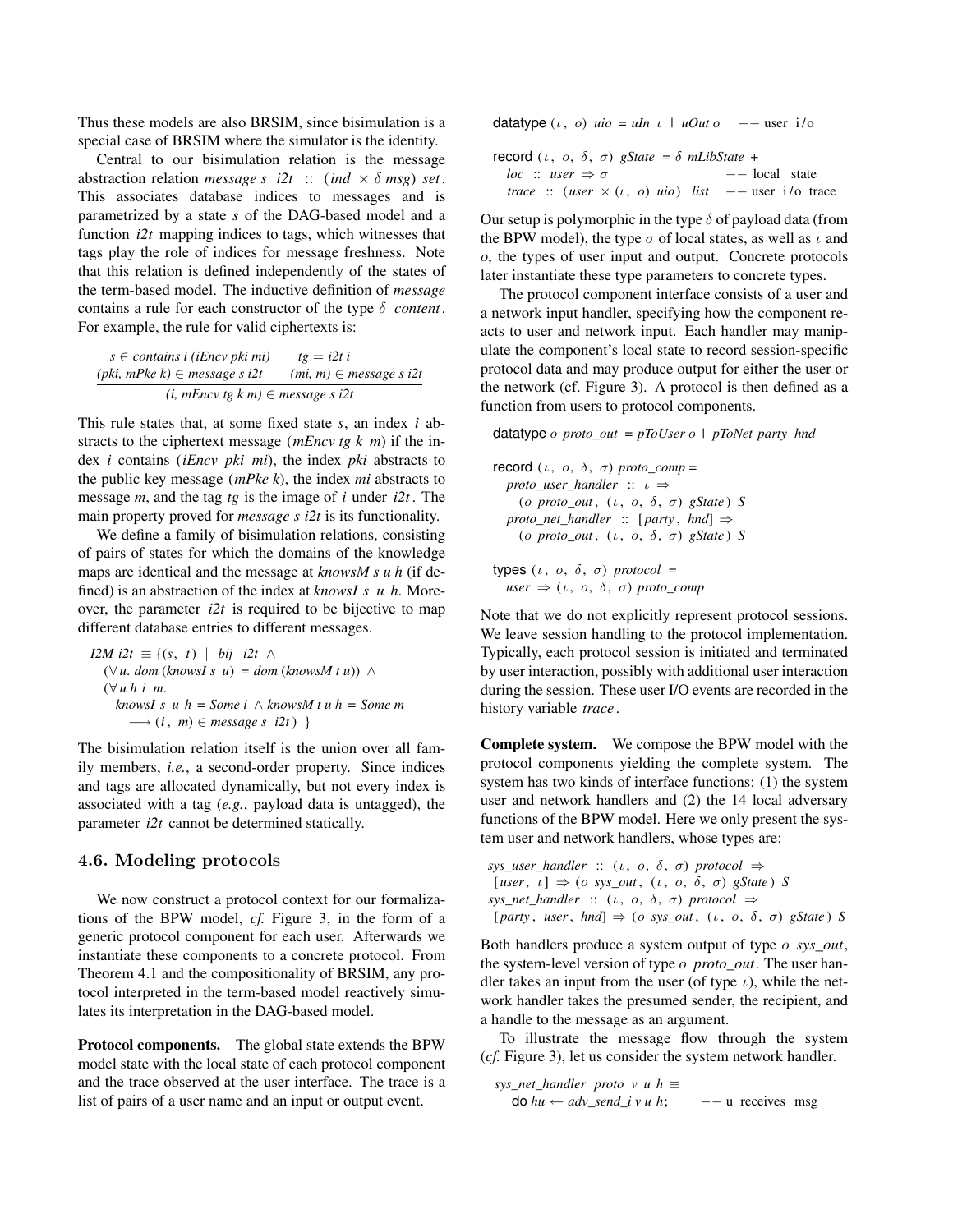```
\text{d}o pout \leftarrow proto net handler (proto u) v hu;
case pout of
  pToUser uom ⇒
     do log (u, uOut uom); −− log output
     return (sToUser u uom) −− user output
| pToNet vd hd ⇒ −− send reply
     \mathsf{do}\ \mathit{ha} \leftarrow \mathit{send}\ \mathit{i}\ \mathit{u}\ \mathit{vd}\ \mathit{hd};return (sToNet u vd ha)
```
This handler uses the BPW-model send functions for the user (*send\_i*) and the adversary (*adv\_send\_i*), which transfer a message from a user's to the adversary's knowledge map or vice versa. The handler's input is a message *h* from the adversary, sent to the user  $u$  (pretending to be party  $v$ ) using the adversary send function. The resulting handle *hu* for *u*, is fed into *u*'s protocol network handler. The handler's output is either intended for user  $u$ , in which case the output is logged by the observer and returned to *u*, or it is a reply message handle *hd* intended for party *vd* that is sent back to the network (adversary) using the user send function.

We specify a concrete protocol by providing its user and network handlers. This determines concrete types for user I/O, payload data, and the local state of protocol components, instantiating the type variables  $\iota$ ,  $o$ ,  $\delta$ , and  $\sigma$ . Afterwards, we can specify and verify protocol properties.

Example 4.2 (NSL protocol). We model the well-known three message version of the Needham-Schroeder-Lowe authentication protocol [11].

NSL1. 
$$
u \to v
$$
:  $\{N_u, u\}_{PK(v)}$   
NSL2.  $v \to u$ :  $\{N_u, N_v, v\}_{PK(u)}$   
NSL3.  $u \to v$ :  $\{N_v\}_{PK(v)}$ 

We specify this protocol by defining a protocol component for each user. Each such component  $P_u$  records the set of nonces it generates in protocol sessions with the party *v* in the local state variable *nonces*, under *v*'s name.

record *ustate* = *nonces* :: *party*  $\Rightarrow$  *hnd set* 

We can initiate a protocol run by indicating the name of the responder. The protocol is terminated by returning the name of the initiator to the responder. Thus, both user input and output are of type *user*. Moreover, the only payload data used in the NSL protocol are user names. Therefore, we use an abbreviation for the states of the protocol.

types *NSLstate* = (*user*, *user*, *user*, *ustate* ) *gState*

We then specify the NSL protocol by instantiating the user and network handlers.

```
NSL :: (user, user, user, ustate ) protocol
NSL u \equiv (|
  proto_user_handler = \lambda v. –– initiate with v
    do nh ← gen_add_nonce u v; −− fresh nonce
    do uih \leftarrow store (User u) u;
    \text{do } mh \leftarrow pair(User\ u) \ (nh, \ uih)
```
 $\mathsf{d} \mathsf{o} \mathsf{.}$  *emh*  $\leftarrow$  *encrypt* (*User u*) (*pke* (*User u*) *v*) *mh*; return  $(pToNet(u, v, emb))$  – send 1st msg *proto\_net\_handler* =  $\lambda v$  *emh.* −− reply to messages do  $pm \leftarrow parse\_msg$  *u v emh*; case *pm* of  $msg1$  *vnh vid*  $\Rightarrow$  *mk\_msg2 u v vnh*  $--$  2nd msg | *msg2 unh vnh vid* ⇒ *mk\_msg3 u v vnh* −− 3rd msg | *msg3 vnh* ⇒ return (*pToUser v*) |) −− terminate

The user handler for user *u* initiates a protocol session with party *v* by constructing the first protocol message. This can be done any time and thus arbitrarily many sessions are possible. Here, *pke* (*User u*) *v* denotes the handle by which *u* refers to *v*'s public key. The statement *gen\_add\_nonce u v* generates a fresh nonce and adds it to *nonces* (*loc s u*) *v*, i.e. the nonces used by *u* in sessions with *v*. The subsequent calls incrementally construct the message.

The network handler takes the sender's name *v* and a message handle *emh*, and parses the message. Depending on the result, it either produces a reply message or terminates the protocol, returning the name of the (presumably) authenticated user. Besides parsing messages, the function *parse\_msg* ensures correct message sequencing by verifying that all prerequisites for replying to messages are satisfied (*e.g.*, message NSL2 contains the nonce sent in NSL1).

# 5. Role-based protocol models

We will now focus on two models and their relationship: the term-based protocol model from Section 4.6 and a more high-level model that we call the abstract protocol model. For the purpose of comparison we will refer to the former as the *concrete* model and the latter as the *abstract* model.

We compare them on a particular class of protocols defined using *role-based protocol specifications*. This not only provides a basis for comparing the models, it also facilitates the concise, high-level, specification of protocols themselves. A protocol is specified by a set of roles (*e.g.*, initiator, responder, or key server), where each role is a sequence of pairs of input and output *patterns*, describing which input messages are accepted by a user in the role and the response. In our formalization, we simplify matters by considering the class of protocols using only publickey encryption, a single set of pre-distributed asymmetric key pairs, and no key generation. However, our framework can accommodate signatures, key generation, and symmetric cryptography.

## 5.1. Role-based protocol specifications

We declare a type *role* of roles and a type *mvar* of message variables, each isomorphic to the natural numbers. Patterns are described by an inductive data type.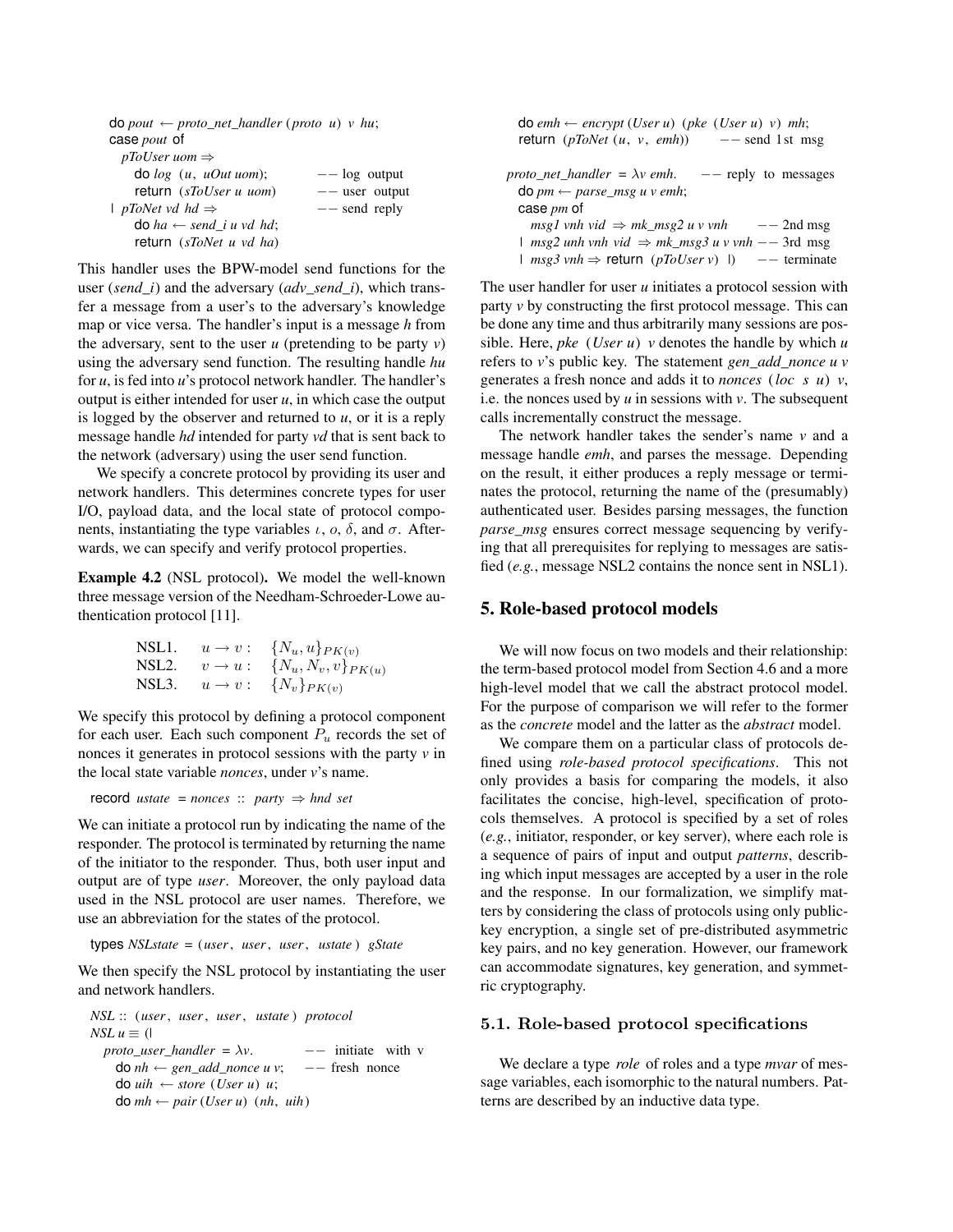datatype *pat* = *pVar mvar* | *pRole role* | *pPair pat pat* | *pEnc role pat*

The constructors represent patterns for message variables, protocol roles, pairs, and ciphertexts (where *role* refers to the role's public or private key). Patterns are used for pattern matching and message construction.

A *role script* consists of a list of *protocol steps*, each of which is described by a pair of input and output role events. A *role event* is a pattern associated with either the user or adversary interface, indicating whether a message is exchanged with an honest user or the adversary, respectively (*cf.* Figure 2). In *rNet r p*, the role *r* indicates the intended source or destination role. A *protocol specification* maps a protocol role to a role specification, which consist of a variable typing context and a role script.

datatype *roleEvent* = *rUsr pat* | *rNet role pat* types *roleScript* = (*roleEvent* × *roleEvent*) *list*

```
record roleSpec =
  contxt :: mvar ⇒ msgType
  script :: roleScript
```
 $types$  *protoSpec* = *role*  $\rightarrow$  *roleSpec* 

A well-formedness condition ensures role executability and restricts the messages exchanged at the user interface to non-cryptographic messages, namely pairs and roles.

Example 5.1 (NSL protocol). Below is the role-based specification of the NSL protocol. We use the notation  $\{p\}_R$  for ciphertext patterns, where  $p$  is a non-empty list of patterns constructed from pair patterns. We omit variable and role constructors for the sake of readability.

 $[I \rightarrow \emptyset]$  *contxt* = *ctxtAny* ( $nI := mt\_nonce$ ,  $nR := mt\_nonce$ ), *script* =  $[ (rUsr R, rNet R \{nI, I\}_R),$  $(rNet \ R \ \{nI, \ nR, \ R\}$ *I*,  $rNet \ R \ \{nR\}$  $_R)$  ]  $\}$ ,  $R \mapsto$  (| *contxt* = *ctxtAny* ( $nI := mt\_nonce, nR := mt\_nonce$ ),  $script \in$  [ (*rNet I* {|*nI*, *I*} $_R$ , *rNet I* {|*nI*, *nR*,  $R$ } $_I$  $),$  $(rNet \, I \, \{nR\}_R, \, rUsr \, I) \, ] \, ]$ 

Both initiator and responder roles declare two nonce variables, *nI* and *nR*, and are composed of two steps. Consider the initiator role. First, the initiator requires the name of the desired responder and sends an encrypted message containing a fresh nonce *nI* and his own name to the responder. Second, the initiator expects a ciphertext from the network, which it decrypts and matches against *nI*, a responder nonce *nR*, and the responder's name. Finally, the initiator re-encrypts the nonce  $nR$  for the responder and sends it back to the network. The responder role  $R$  is analogous, but its final output is the name of the presumed initiator.

#### 5.2. Generic protocol interpretation

Our plan (recall Figure 2) is to interpret role-based protocol specifications within two different models and afterwards to relate these interpretations. Therefore, we have factored much of their operational semantics into a generic protocol interpreter, which we introduce here. In Sections 5.3 and 5.4, we instantiate this interpreter twice to obtain these two different models. This factorization makes it much easier to relate the states and actions of the two models and thereby greatly facilitates the BRSIM proof in Section 5.5. We first define threads and then how the generic interpreter executes protocol steps.

Environments and threads. An *environment* is an interpretation of the message variables and roles appearing in role scripts by messages and party names, respectively. Let *aMsg* = *party msg* be the type of messages carrying party names as payload data. The polymorphic type  $\mu$  of network messages will be instantiated to handles, which refer to messages of type *aMsg*, on the concrete side and directly to messages of type *aMsg* on the abstract side.

| record $\mu$ env =                   |                                                                                |
|--------------------------------------|--------------------------------------------------------------------------------|
| imsg :: $mvar \rightarrow \mu$       | $--$ message interpretation                                                    |
|                                      | <i>iusr</i> :: <i>role</i> $\rightarrow$ <i>party</i> $--$ role interpretation |
| record $\mu$ thread =<br>rol :: role |                                                                                |
|                                      | $--$ role executed by thread                                                   |
| scr :: roleScript                    | $--$ remaining role script                                                     |
| $env :: \mu env$                     | $--$ interpretation                                                            |

A *thread* is an executing role instance, represented as a record with three fields: the executed role, a role script corresponding to the protocol script still to be executed, and an environment assigning parties to roles and messages to the variables instantiated so far.

Generic protocol interpreter. The protocol interpreter is an event handler that, given an input event, executes a protocol step and produces an output event. Input/output events associate messages with a (user/network) interface.

datatype  $\mu$  *ioEvent* = *tUsr aMsg* | *tNet party*  $\mu$ 

Note that the type of messages exchanged with the honest users is *aMsg* in both interpreter instantiations. Only the type of network messages  $\mu$  is variable. The party indicated in a network event specifies the presumed source (intended destination) of an input (or output) message. Next, let us consider the definition of the protocol interpreter.

```
proto_interpreter par proto u tid iev ≡
 \mathsf{do}\ \mathit{thd} \leftarrow \mathit{lookup\_thread}\ (\mathit{get\_thds}\ \mathit{par})\ \mathit{u}\ \mathit{tid}\ ;\text{do } (thd', \text{ oev}) \leftarrow \text{proto\_step \; proto} \; (\text{match \, par})(compos par) u iev thd;
 do update_threads proto (upd_thds par) u tid thd ';
  return oev
```
The interpreter is parametrized by a *static parameter record* (*par*) consisting of functions for pattern matching (*match par*) and message composition (*compos par*) as well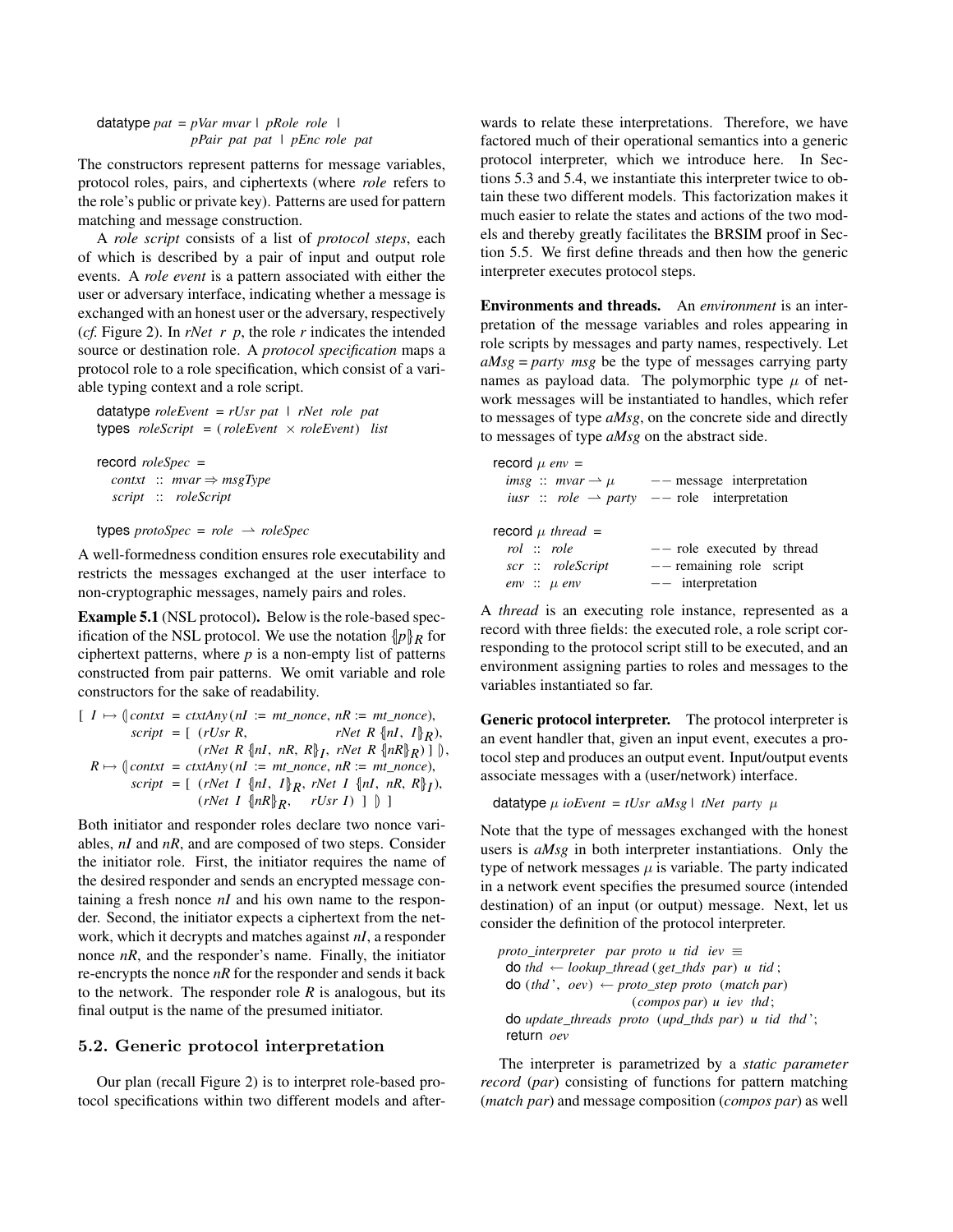as accessing (*get\_thds par*) and updating (*upd\_thds par*) the threads of a given user. A protocol interpretation step consists of three phases. First, the interpreter checks the existence of *u*'s thread, identified by *tid* . Second, it executes the protocol step itself, *i.e.*, it processes the input event *iev* and generates an output event *oev* according to the role script of the scheduled thread *thd*. Finally, it updates the state by replacing the executed thread identified by *tid* with its updated version *thd*' and returns the output event *oev*.

Let us now focus on the protocol step.

*proto\_step proto match compos u iev thd*  $\equiv$ case *scr thd* of  $[] \Rightarrow$  throw () | ( *ire* , *ore*) # *rs* ⇒ do *theta*  $\leftarrow$  *ev* match match (*env* thd) *u iev ire* ;  $do (oev, rho) \leftarrow ev\_compos compos theta u ore;$ return (*thd*( $\int$  *scr* := *rs*, *env* := *rho*  $\int$ , *oev*)

A terminated thread (one with an empty role script) throws an exception. Otherwise the event pattern pair ( *ire* , *ore*) at the role script's head is extracted and the input event *iev* is matched against the input role event *ire* . If successful, this results in an environment *theta*, which extends the thread's original environment (*env thd*) with bindings for messages matching previously undefined variables in the input pattern. The event composition algorithm takes *theta* and the output role event *ore* and returns an output event and an updated environment *rho*, where unassigned nonce variables are bound to fresh nonces. Finally, the protocol step returns a pair consisting of the updated thread and the generated output event. In the updated thread, denoted by *thd*(| ... |), the protocol step just executed is removed from the remaining role script and *rho* becomes the new environment.

# 5.3. Term-based BPW as instance

We now present the term-based model as a concrete instance. Here, as well as the forthcoming abstract instance, we define the model's state and the behavior of users and the adversary. The users' behavior is determined by instantiating the generic protocol interpreter with an appropriate static parameter record. The concrete instantiation interprets role-based protocol specifications in the term-based BPW model, while the abstract one interprets them directly without BPW model. Both models embed the protocol interpreter into two system-level interface functions, namely the *user* and *network event handlers*. These add protocolindependent processing steps such as logging events in a trace or, in the case of the term-based model, sending messages from a user to the adversary and vice versa.

The behavior of the concrete adversary is determined by the BPW model, while we define the abstract adversary in terms of Dolev-Yao-style message-derivation operators.

State. In Section 4.6, we described the concrete model. Here we instantiate the four type variables parametrizing its state: the types of user input and output both become *aMsg*, payload data becomes *party* and the local state of each protocol component becomes a partial map from thread identifiers to threads. To simplify the presentation, we repeat here the fully instantiated state, which we call *cState* .

datatype *uio* = *uIn aMsg* | *uOut aMsg* −− user I /O record *cState* = *party mLibState* + *loc* :: *user*  $\Rightarrow$  *TID*  $\rightarrow$  *hnd thread*  $-$  − user's threads  $trace$  :: (*user*  $\times$  *uio*) *list* −− user I/O trace

As protocol components refer to messages using handles, the thread environments map variables to handles.

Message handling. The pattern matching and message composition operations are built from BPW-model interface functions. Here, we focus on the pattern-matching algorithm and show the fragment dealing with decryption.

\n
$$
\text{cl}\_\text{match}\_\text{kt}\_\text{rho}\_\text{u}\_\text{eh}\_\text{(pEnc\,r\,p)} =
$$
\n

\n\n $\text{do}\_\text{h} \leftarrow \text{decrypt}(\text{User}\_\text{u})\_\text{(ske\,kt}\_\text{t}\_\text{tusr\,rho}\_\text{r})\_\text{eh};$ \n

\n\n $\text{cl}\_\text{match}\_\text{kt}\_\text{rho}\_\text{u}\_\text{h}$ \n

We call the BPW-model decryption function with the presumed ciphertext at handle *eh* using the secret key for role *r* at the handle (*ske kt* ( *iusr rho r*) ). When successful, we get a cleartext handle *h*, which we recursively match against the cleartext pattern *p*. The cases for roles (matched against party names) and pair patterns use the BPW-model functions in similar ways. When matching a message variable *v* with a handle *h*, either the environment already maps *v* to *h* or it is undefined at *v* and updated with such a mapping.

System interface and invariants. As described in Section 4.6, the system-level user and network handlers call the send functions of the term-based BPW model to transmit messages from the protocol interpreter (*i.e.*, some user *u*'s knowledge map) to the adversary (*i.e.*, the adversary's knowledge map) and vice versa. Moreover, these two handlers log I/O with the users in the *trace* variable. The rest of the interface is composed of the 14 BPW-model adversary functions for message construction and access. The main invariant of the concrete model, *wf\_cThreadEnv*, states that handles occurring in the thread environments correspond to messages defined in the respective user's knowledge map.

## 5.4. Abstract protocol model as instance

While the role-based specifications relieve the user from specifying protocols as low-level imperative programs, the fine granularity of the BPW-model interface functions is still apparent (due to their side effects) when reasoning about protocols in the concrete model. Hence, we define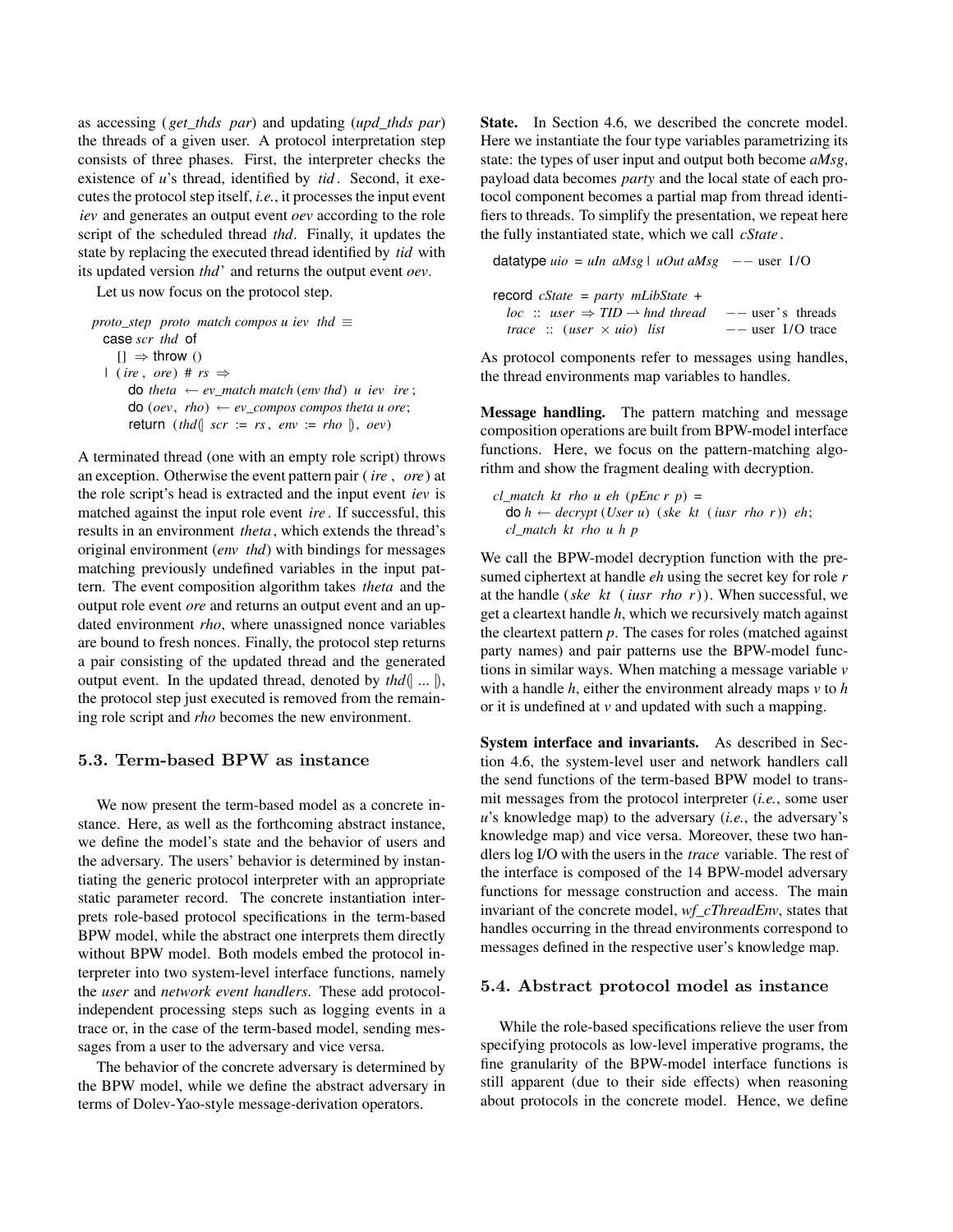an abstract protocol model, independent of the BPW model, based on high-level message manipulation operations and a concisely specified adversary.

**State.** In the abstract protocol model, the type variable  $\mu$ is instantiated to the type *aMsg* of messages carrying party names as payload data. The abstract state contains for each user a partial map from thread identifiers to threads and a global event trace recording the system history.

```
datatype event = eLocal party aMsg
  | eProtoInp user (aMsg ioEvent)
  | eProtoOut user (aMsg ioEvent)
record aState =
  threads :: user \Rightarrow TID \rightarrow aMsg thread \quad \rightarrow threads
```
*trace* :: *event list* −− execution trace

An abstract trace can contain input, output, and local events. In contrast to the concrete model, it records I/O events at both the user and the adversary interface. Local events are currently used only by the adversary to record a message in the trace. The adversary can observe the set of all messages occurring in *network* I/O events and in his own local events, denoted by (*sees Adv* (*trace t*) ) for an abstract state *t*. As we shall see, this set corresponds exactly to the set of messages known to the concrete adversary.

Message handling. As in the concrete case, we focus on pattern matching, which is done using Isabelle/HOL's matching primitives. Here is the case for decryption.

*amatch kt rho* (*mEncv tg k m*) (*pEnc r p*) = do *enforceb* (*kt* (*iusr rho r*) = *k*);  $-$  check key *amatch kt rho m p* −− match plaintext

We simply check that the key *k* in the ciphertext corresponds to the key assigned to the role *r*, *i.e.*, ( *kt* ( *iusr rho r*) ). If so, we recursively match the plaintext *m* against the pattern *p*. The cases for the other constructors are defined analogously. Note that, unlike in the concrete model, abstract message manipulation is direct (*i.e.*, without using handles), atomic (*i.e.*, not composed of lower-level message operations), and free of side effects. This decisively simplifies reasoning about protocols in the abstract model, *e.g.*, because these operations trivially preserve all invariants.

System interface and invariants. The second important simplification in our abstract protocol model concerns the adversary. We collapse the 14 concrete adversary interface functions for message manipulation into a single one.

```
adv_deriveA m \equiv
```
do *enforce*  $(\lambda t. m \in synth$  (*analyze* (*sees Adv* (*trace t* )))); *logA* (*eLocal Adv m*)

This function uses the standard operations *analyze* and *synth* on sets of messages (see [14]). It ensures that the adversary can derive the message *m* and logs it as a local event in the event trace. Failure to derive *m* leads to an exception. The system-level user and network handlers invoke the protocol interpreter. Before and after this call, the input and output events are logged in the trace, respectively. Moreover, messages from the network are subject to the above derivability check. The abstract adversary (unlike the concrete one) derives messages without producing side effects.

The main invariant of the abstract protocol model describes the well-formedness of the user threads. For example, the thread environment defines exactly the set of variables occurring in the already executed portion of the role.

## 5.5. Blackbox reactive simulatability proof

Let  $A(p)$  (respectively  $C(p)$ ) denote the abstract (respectively concrete) model instantiated with a protocol  $p$ , *i.e.*, where the protocol interpreter *proto\_interpreter* executes p. Our main result is that the concrete model is a cryptographically-sound refinement of the abstract one.

Theorem 5.2. *Let* p *be a well-formed, role-based protocol specification of type protoSpec. Then*  $C(p) \leq A(p)$ *.* 

We now sketch some of the ideas behind our proof of the theorem including the simulator and bisimulation relation.

The simulator. The simulator emulates the concrete model's adversary interface using the abstract adversary's interface functions. It is largely a replication of the adversary part of the term-based BPW model. Thus, its state is a knowledge map, associating handles with messages.

```
record simState = aState +
  iknows :: hnd \rightarrow aMsg \rightarrow \rightarrow adversary knowledge map
```
The simulator provides all local functions of the concrete model adversary, which are almost identical to their original versions. The main difference is that when the simulator creates a new message *m*, it calls *adv\_derive m* to ensure its derivability and to log it as a local event in the trace.

The simulator also provides a user and an adversary send function. These functions translate between handles and messages using the adversary's knowledge map *iknows*, rather than between the handles of the honest users and those of the adversary, as in the concrete model. We compose abstract protocol system and the simulator by connecting these send functions to the user and network handlers of the abstract protocol system. We call the resulting system  $AS(p)$ . The main invariant of  $AS(p)$  states that the set of messages observed by the adversary in the trace equals the range of the knowledge map *iknows* and is defined by *iknowsTraced* ≡ {*t* | *ran* (*iknows t*) = *sees Adv* (*trace t*)}. The logging of local events for the messages derived by the simulator is essential for this invariant.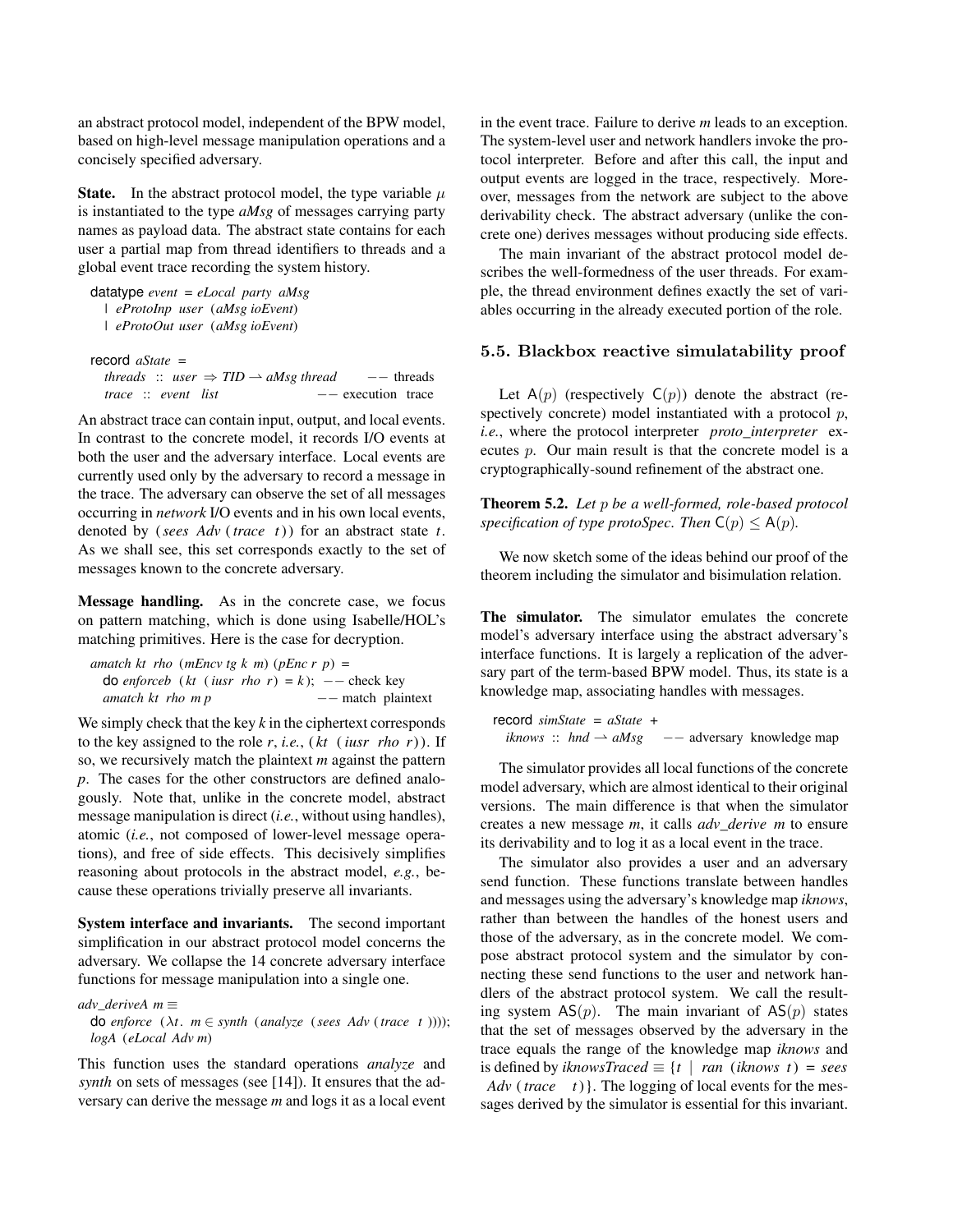The bisimulation relation. The bisimulation relation *Rsim* between the states of the concrete model and system  $AS(p)$  consists of four conjuncts, of which we present three.

- $\{(s, t) | \forall u$ . *abs*  $\circ$  (*loc s u*) = *threads t u* where *abs* = *c2aThread* (*knowsM s* (*User u*))}  $\{(s, t) | known s Adv = *iknows* t\}$
- ${(s, t) | cState trace s = trace\_proj ( aState . trace t)}$

The first conjunct relates threads. For each user *u*, composing the concrete thread map (of type  $TID \rightarrow hnd$  thread) with the thread abstraction function *c2aThread* (*knowsM s* (*User u*)) (of type *hnd thread*  $\Rightarrow aMsg$  *thread*) yields the abstract thread map (of type  $TID \rightharpoonup aMsg$  thread). The thread abstraction function composes the concrete thread environment with user *u*'s knowledge map to yield an abstract environment. The invariant *wf\_cThreadEnv* (Section 5.3) ensures that the handles in the concrete thread environments are defined in the user's knowledge map. The second conjunct relates intruder knowledge. The adversary knowledge map in the simulator equals the one in the concrete model. From invariant *iknowsTraced*, it then follows that the set of messages the concrete adversary knows are the adversary-observable messages in the abstract trace. The third conjunct relates traces. The projection of the abstract trace to the user interface events (I/O events labeled by *tUsr*), yields the observer trace in the concrete model.

With this relation at hand, we establish the following lemma, from which our theorem immediately follows.

Lemma 5.3. *For all well-formed* p *of type protoSpec, Rsim is a bisimulation between*  $C(p)$  *and*  $AS(p)$ *.* 

Our relational Hoare logic proof relies on two types of auxiliary results for the two systems: (1) the invariants described in Sections 5.3 and 5.4, and (2) logical properties of pattern matching and message composition expressed in monadic Hoare logic. These results about the abstract protocol system are not only needed for meta-level reasoning *about* the models (*i.e.*, the BRSIM abstraction proof), they are also essential ingredients for reasoning *within* the abstract protocol model, *i.e.*, carrying out protocol security proofs (*cf.* Section 6).

# 6. Case study: NSL protocol

In this section, we describe the verification of the NSL protocol in our three formalized models. The term-based and role-based specifications of this protocol have already been presented in Examples 4.2 and 5.1. The DAG-based specification is almost identical to the term-based one. Rather than presenting proof details, we explain how the increased abstraction of our models dramatically improves our property specification and proof techniques.

## 6.1. DAG-based BPW model

Our attempt to verify the NSL protocol in the DAGbased model failed. We abandoned the proof of nonce secrecy when its length exceeded 80 pages of PDF documentation (ca. 4k lines of Isabelle/HOL source). There were two main problems. First, the imperative representation of messages as DAGs complicated the proofs. Second, our property specifications (*e.g.*, of nonce secrecy) were ad hoc and could not employ general notions and results, *e.g.*, for the closure operators *parts* and *analyze*.

These two problems thwarted proof automation. The WP calculus usually produced prohibitively large expressions. Hence, proving even simple properties of the BPWmodel interface functions necessitated interactive Hoare logic proofs and required complicated intermediate assertions. As a result, the proof quickly became infeasible.

#### 6.2. Term-based BPW model

Invariants. The main property we proved is that the responder authenticates the initiator. This is formulated as an invariant of the observed user I/O trace and therefore transfers to the cryptographic implementation.

$$
authRI \equiv \{s \mid \forall u \ v. \quad (v, uOut u) \in set \ (trace \ s)
$$
  

$$
\longrightarrow (u, uh \ v) \in set \ (trace \ s)
$$

Here it is sufficient just to consider *set* (*trace s*), the unordered *set* of I/O events at state *s*.

The proof of this invariant depends on the auxiliary invariants listed in Figure 4, along with their dependencies. We focus our discussion on some higher-level invariants. The invariants *uniqueInitNonce* and *uniqueResponseNonce* express that the initiator nonce in message NSL1 and the responder nonce in NSL2 uniquely determine all the other fields of the respective message. Based on these invariants, we prove that the protocol nonces remain secret (invariant *nonceSecrecy*) between the protocol participants.

$$
nonceSecrecy \equiv \{s \mid \forall u \, v \, n. \, n \in \text{Nonces } s \, u \, v \\
 \longrightarrow secret \, s \, (m\text{None } n) \, \{User \, u, \, User \, v\}\}
$$

Here, *Nonces* returns the set of nonces denoted by handles stored in the variable *nonces* (see Section 4.2) and secrecy was already defined in Section 4.4. Nonce secrecy transfers to the cryptographic implementation [2]. Finally, the authentication property *authRI* is derived from the conjunction of four auxiliary invariants, *beforeCommit*, *beforeM3*, *beforeM2*, and *beforeM1*, each of these going one message back in the protocol (dashed line in Figure 4).

Verification. Our verification of the invariant *authRI* took 130 pages of PDF documentation (6.5k lines of source). Much of this stems from the large number (17) of interface functions in the model and the many auxiliary preservation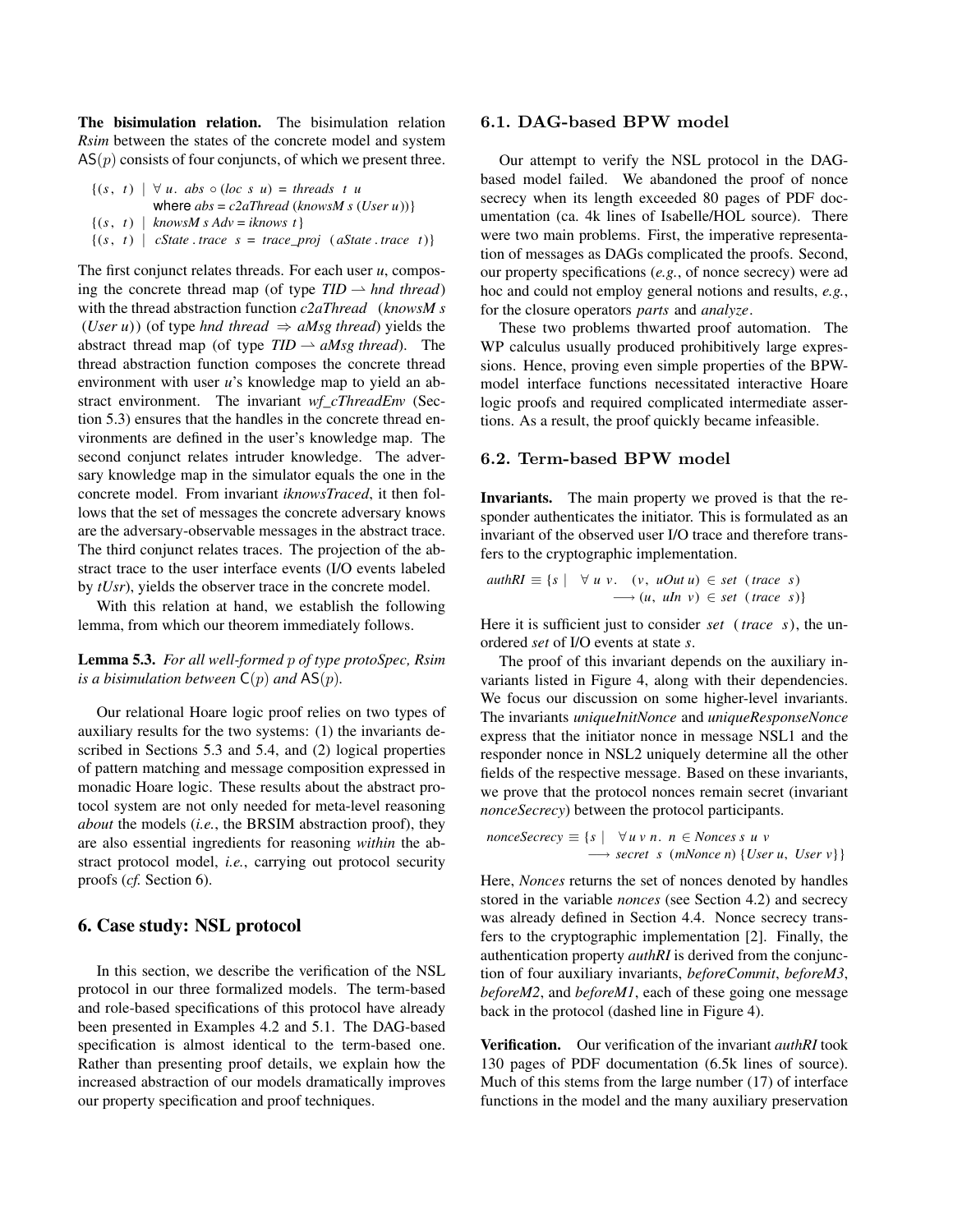

**Figure 4. NSL invariants (BPW version)**

results that must be proved for each invariant for reuse in later invariant proofs.

The term-based model dramatically improved proof automation. We could use the WP calculus in most proofs at the level of the BPW-model interface functions. For the protocol handlers, we could often automate Hoare logic proofs, by pulling the precondition over all calls to the BPW-model interface functions. Only when reasoning about the complete system with the send functions did we need to resort to interactive Hoare logic proofs, since reasoning about the user send function required inventing an additional precondition. This improved automation has two sources: (1) the simplified BPW-model state using message terms, and (2) the use of systematic property specifications based on the message closure operators *parts* and *analyze*.

While the proof was manageable, it was still quite detailed and 1-2 orders of magnitude longer than Paulson's proof (which fits on 3.5 PDF pages). This is mainly due to the fine granularity and side-effect behavior of the BPWmodel interface functions and the lack of general protocolindependent results supporting the proofs. Indeed, due to the absence of high-level message manipulation operations, it is hardly possible to obtain such results. We designed the abstract protocol model to overcome these problems.

## 6.3. Abstract Protocol Model

Invariants. In this model, we express the user I/Ointerface property of responder authentication as follows.

```
respAuthInitUI \equiv {s | \forall u v.
 eProtoOut v (tUsr (mParty (User u))) \in set (trace s)
  \longrightarrow eProtoInp u (tUsr (mParty (User v))) \in set (trace s)}
```
The main auxiliary invariants needed to prove that *respAuthInitUI* is an invariant are depicted in Figure 5.

The principal invariant used in this proof is the following authentication property, formulated in terms of the observations of the adversary and the thread state.

```
resp.HuthInit \equiv \{s \mid \forall u \vee ni \in \mathbb{R}^2 : d \geq 2 \}(mEncv tg3 (aKt (User v )) (mNonce nr)
   ∈ parts (seesAdv s) ∧
```


**Figure 5. NSL invariants (APM version)**

(*eProtoOut v* (*tNet* (*User u*) (*mEncv tg2* (*aKt* (*User u*)) {| *mNonce ni*, *mNonce nr*, *mParty* (*User v*) |} )))  $\in$  *set* (*trace s*)) ∃ *tid thd* . *threads s u tid* = *Some thd* ∧ *imsg* (*env thd*) *nI* = *Some* (*mNonce ni*)  $\land$  *iusr* (*env thd*)  $R = Some$  (*User v*)  $\land$  *rol thd* = *I* }

Here  $\{\,\ldots\,\}$  denotes message tupling. This invariant states that whenever a message of shape NSL3 appears on the network and the responder *v* has sent a corresponding message of shape NSL2 containing the nonce *ni*, then there is an initiator thread in a session with *v* that generated *ni*. Note that, unlike *respAuthInitUI*, this invariant also specifies agreement on the initiator nonce. However, its proof requires three additional precedence invariants linking thread states to related trace events. These are not shown in Figure 5, as they are independent from all other invariants.

The invariant *respAuthInit* depends on the secrecy of the nonces. In this model, a separate invariant specifies the secrecy of each nonce. The one for the initiator nonce is:

 $initNonceSecrecy \equiv \{s \mid \forall u \; tg \; v \; ni.$ *eProtoOut u* (*tNet* (*User v*) (*mEncv tg* (*aKt* (*User v* )) {| *mNonce ni*, *mParty* (*User u*) |})) ∈ *set* (*trace s*) −→ *mNonce ni* ∈/ *analyze* (*sees Adv* (*trace s*)) }

The invariants *uniqueInitNonce* and *uniqueRespNonce* are similar to the respective invariants of the concrete model.

Verification. Our verification of invariant *respAuthInitUI* within the abstract protocol model still takes about 80 pages of PDF documentation (4k lines of source). However, the proof of each invariant is reduced to two *core lemmas*, one for the protocol steps on the user side and one for the adversary, which take up only about 10 pages or 13% of this space. The remaining proofs are completely straightforward and could be automated. In the following, we elaborate on the reduction of the proofs to these core lemmas. We consider the user and adversary sides in turn.

On the user side, we reduce preservation results (formulated in Hoare logic) for the user and network handlers to a HOL assertion about the protocol step, which is the user-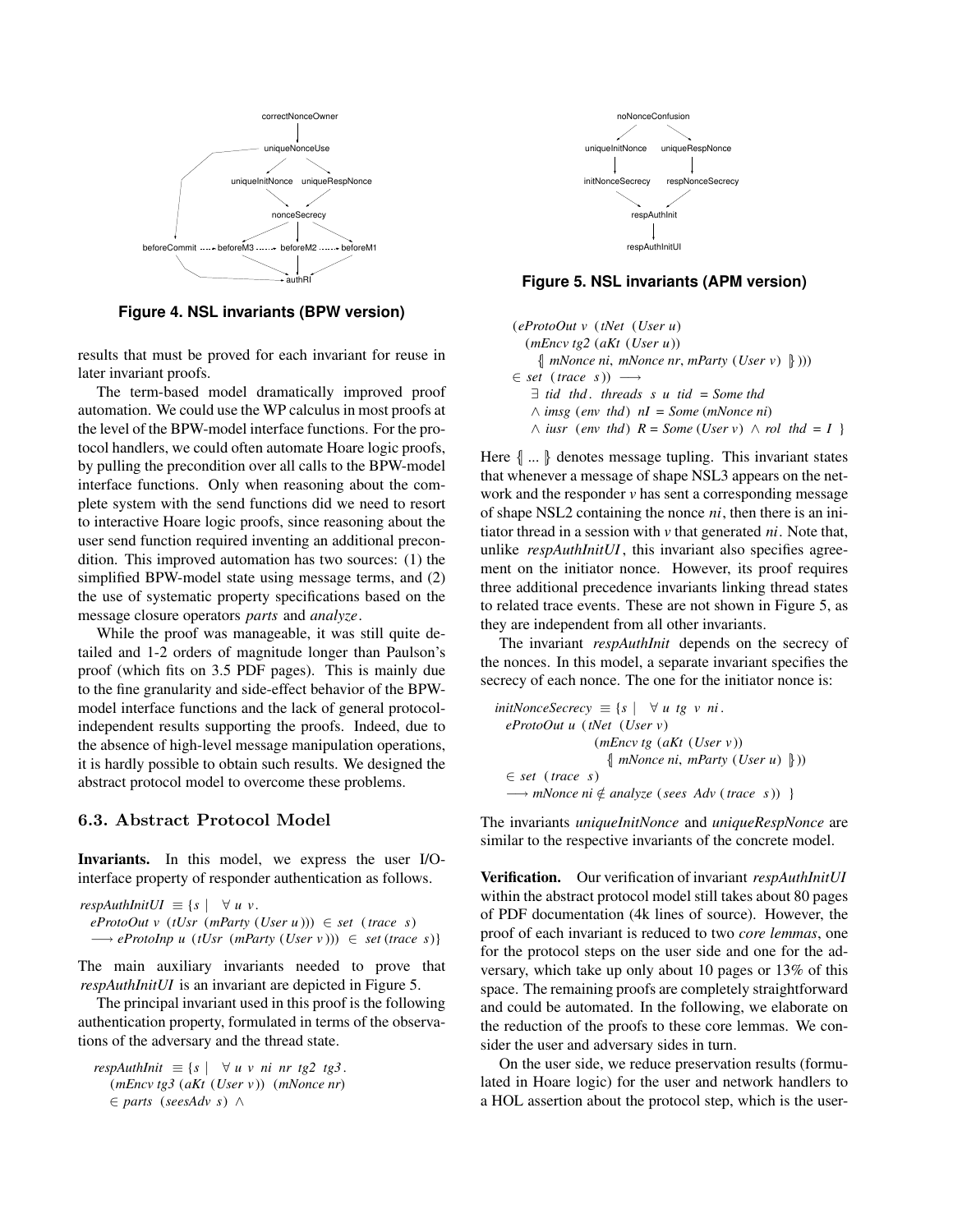side core lemma. Here is a typical instance of such a lemma, for the case of initiator nonce secrecy.

```
lemma initNonceSecrecy__protocol_step:
    s \in \text{proto\_step\_spec} NSLproto u iev thda oev thdb
  ∧ s ∈ initNonceSecrecy ∧ wf_aThread NSLproto u thda
  ∧ eProtoInp u iev ∈ set (trace s)
−→ s(| trace := eProtoOut u oev # (trace s) |)
    ∈ initNonceSecrecy
```
The premises of this lemma are proved as post-conditions of the protocol step and its conclusion is needed as a precondition for logging the output event of the protocol step.

The first premise, *proto\_step\_spec* , specifies the protocol step where *iev* is the input event, *thda* is user *u*'s thread to be executed, *oev* is the output event resulting from the step, and *thdb* is the updated thread. This is a general, previously proved post-condition that characterizes the protocol step. For instance, it states that the output event *oev* is an instance of the current output role event of the thread's script and names the freshly generated nonces. The other premises are: initiator nonce secrecy, which is trivially preserved by the side-effect-free protocol step; a thread well-formedness condition; and the statement that *iev* occurs in an input trace event. The premises include three more auxiliary invariants, which we have omitted above.

The proof of user-side core lemmas is based on another lemma for the case analysis on the role and position in the role script. We prove such a lemma once for each protocol. Here is the one for NSL.

lemma *NSLproto\_step\_casesD*: (*s* ∈ *proto\_step\_spec NSLproto u iev thda oev thdb* ∧ *wf\_aThread NSLproto u thda*) −→ *s* ∈ *NSLproto\_event\_cases u iev thda oev thdb*

Its conclusion is defined as a large disjunction with one disjunct for each role and script position, which specializes the general information in the protocol step specification to the concrete protocol step being taken. For example, the following case describes the first step in the NSL initiator role.

```
(\exists v \tg \ni ni \cdot \text{rol } thdb = I∧ iusr (env thdb) R = Some v
∧ imsg (env thdb) nI = Some (mNonce ni) (∗ after ∗)
∧ imsg (env thdb) nR = None
\land imsg (env thda) = empty (* before *)
\wedge iev = tUsr (mParty v)
\wedge oev = tNet v (mEncv tg (aKt v)
                   {| mNonce ni, mParty (User u) |})
∧ mNonce ni ∈/ parts (seesAdv s))
```
This fixes all the relevant bindings in the environment, describes the shapes of the input and output events, and states that the nonce *ni* is freshly generated in this step.

The adversary-side core lemma for initiator nonce secrecy is as follows.

```
lemma initNonceSecrecy__adversary_derivable:
```
(*s* ∈ *initNonceSecrecy* ∧ *s* ∈ *adv\_derivable m*)  $\longrightarrow s$ (| *trace* := *eProtoInp u* (*tNet v m*) # (*trace s*) |) ∈ *initNonceSecrecy*

This lemma states that adding a network input event to the trace containing a message derived by the adversary preserves the invariant. We prove this using standard results from the theories of *synth* and *analyze* [14].

Discussion. By proving a number of strong, general results about protocol steps and the adversary, we reduce invariant proofs to two core lemmas, whose complexity is directly comparable to the inductive cases arising in Paulson's invariant proofs. For the adversary, it would be possible to adapt Paulson's specialized tactics to our setting. Moreover, the other, completely straightforward parts of the invariant proof, which we currently handle using an invariant proof template, could be automatically proved. While the invariants shown in Figure 5 closely reflect Paulson's, one difference with his proof of this protocol is that we need three additional precedence invariants (not shown in Figure 5) that glue together the thread state and the trace. However, these are local invariants about a single thread and should be derivable from general results about the protocol model.

In conclusion, our results provide strong evidence that cryptographically-sound reasoning about security protocols is indeed possible with a complexity comparable to more standard, not necessarily cryptographically-sound models. This is one of the main results of our work.

# 7. Related work and conclusions

Related work. Understanding relationships between cryptographically-sound models is an active research area. There are two established techniques to show the cryptographic soundness of a Dolev-Yao model: mapping-based [12, 8] and simulatability-based [15, 5]. These notions preserve trace properties and certain forms of secrecy from the symbolic to the cryptographic world. Simulatability-based soundness additionally provides composition guarantees.

Micciancio *et al.* [12] present a mapping-sound Dolev-Yao model with public-key encryption, which is extended in [8] with signatures and ciphertext forwarding. In this context, Cortier *et al.* [7] show that randomness tags in ciphertexts can be safely omitted for a restricted class of property specifications that cannot express the equality between ciphertexts and includes secrecy and authentication properties. Although the setup is different, this work is closest to ours. They also further abstract non-standard aspects of a cryptographically-sound Dolev-Yao model to enable effective tool-supported protocol analysis.

Canetti and Herzog [6] consider mutual authentication and key exchange protocols based on public-key encryption in the UC framework. They reduce the proof that such